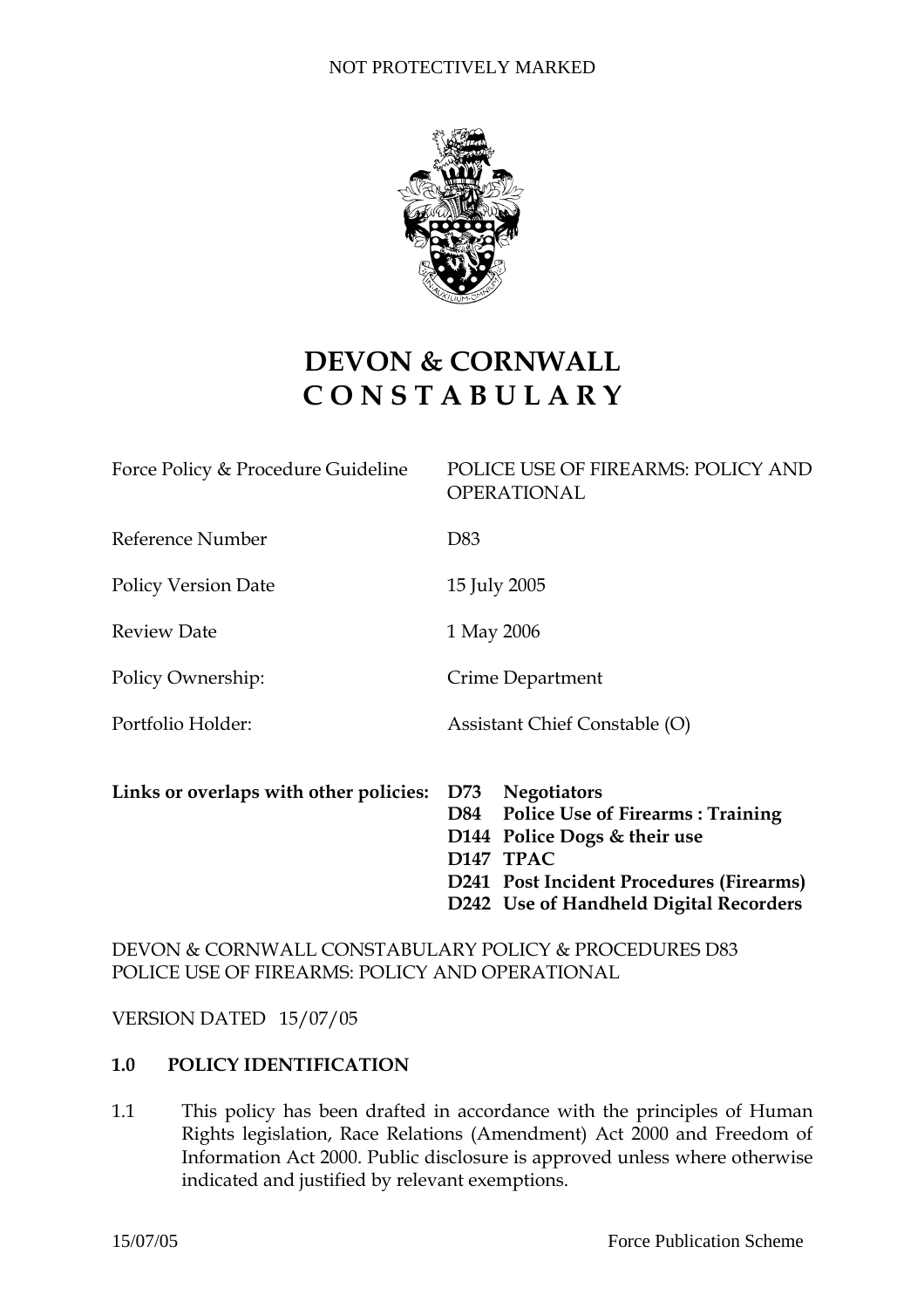## **2.0 POLICY STATEMENTS/INTENTIONS (FOIA – OPEN)**

2.1 This guideline outlines the Firearms Strategy for the Devon & Cornwall Constabulary. It sets out how and by whom the strategy will be delivered as well as giving guidance on specific operational circumstances.

#### **3.0 INTRODUCTION (FOIA – OPEN)**

- 3.1 It is the policy of the Devon & Cornwall Constabulary, at all incidents involving the police use of firearms to comply with the guidelines detailed in the ACPO Manual of Guidance on the Police Use of Firearms.
- 3.2 In keeping with the Manual of Guidance, the underlying principle for the interpretation of this guideline should be the application of common sense, reinforced by teamwork.

## **4.0 IMPLICATIONS OF THE POLICY (FOIA – OPEN)**

4.1 This guideline should be read in conjunction with PPS D84 Police Use of Firearms: Training.

#### **5.0 PROCEDURES/GUIDANCE/TACTICS**

- 5.1 STRATEGIC OUTLINE **(FOIA OPEN)**
- 5.1.1 Twenty four hour spontaneous response to firearms incidents is delivered by Armed Response Vehicles (ARVs), which fulfil a dual role with a generic Road Policing function.
- 5.1.2 Second phase response and a pre-planned firearms capability will be provided by three Tactical Aid Group (TAG) Serials located at Exeter, Plymouth and Bodmin which fulfil a dual role with a full TAG capability.
- 5.1.3 The Tactical Firearms Unit (OUFT) provides a further operational support function.

## 5.2 GOLD **(FOIA – OPEN)**

- 5.2.1 The Gold Commander is the officer in overall strategic command and has responsibility and accountability for all firearms operations.
- 5.2.2 The Gold function will be undertaken by the duty ACC or Chief Superintendent as indicated on the ACPO DV screen on OIS*.*
- 5.2.3 Gold will authorise/ratify all armed deployments. Officers performing Gold below the rank of ACC, on the authority of the Chief Constable, may also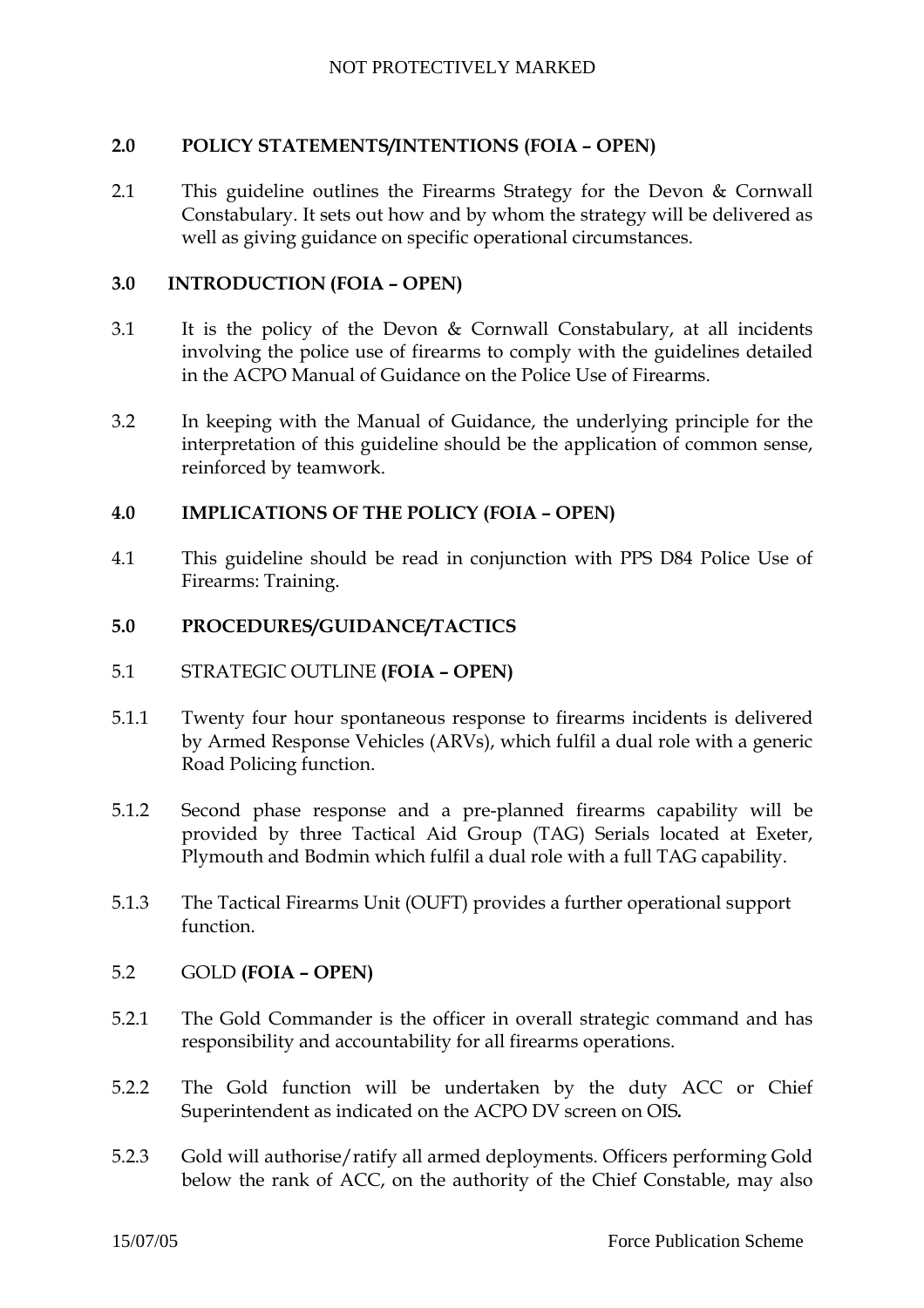Command the following operations:

Pre-planned interception of subjects travelling to, or from, or engaged in the commission of an offence requiring the deployment of armed officers, and dynamic entry into buildings.

- 5.2.4 Gold will set, review and update the strategy, for incidents and operations involving the police use of firearms, which may include some tactical parameters.
- 5.3 FIREARMS SILVER CADRE
- 5.3.1 **(FOIA CLOSED. S31(1)(a))**
- 5.3.2 **(FOIA CLOSED. S31(1)(a))**
- 5.3.3 Officers will not normally be permitted to form part of the Hostage Negotiators Cadre in addition to the Firearms Silver Cadre. Where, in exceptional cases, officers are members of both groups, then duty rosters must be organised so as to avoid any possibility of both roles being required of the same officer. **(FOIA – OPEN)**
- 5.3.4 Officers will only remain as part of the cadre on successful completion of annual modular refresher training provided by the Force Tactical Firearms Unit (OUFT). **(FOIA – OPEN)**
- 5.3.5 Any specific training needs identified during the review of the Firearms Briefing Sheet and Record of Deployment, Form 208, will be addressed by CI Tactical Firearms Unit (OUFT). Form 208 has a retention period of 6 years. **(FOIA – OPEN)**
- 5.3.6 Operations Department will ensure, where possible, that there are enough Firearms Silvers trained to carry out that role to provide resilience for the Force. **(FOIA – OPEN)**
- 5.4 DISPOSITION OF FIREARMS SILVER CADRE **(FOIA OPEN)**
- 5.4.1 Each BCU Commander will ensure the availability of a Firearms Commander for their respective BCU throughout the 24 hour period. Adjoining BCU's can agree to provide a single Commander to cover for both the BCU's providing such an arrangement meets the business need.
- 5.4.2 During the period 1900hrs to 0300hrs one Silver Cadre member covering the whole Force will be ON DUTY centrally located (with the callsign Y2). Responsibility for this provision resting with the cadre members. The Silver Commander will commence at 1900 hrs at his/her duty station and locate at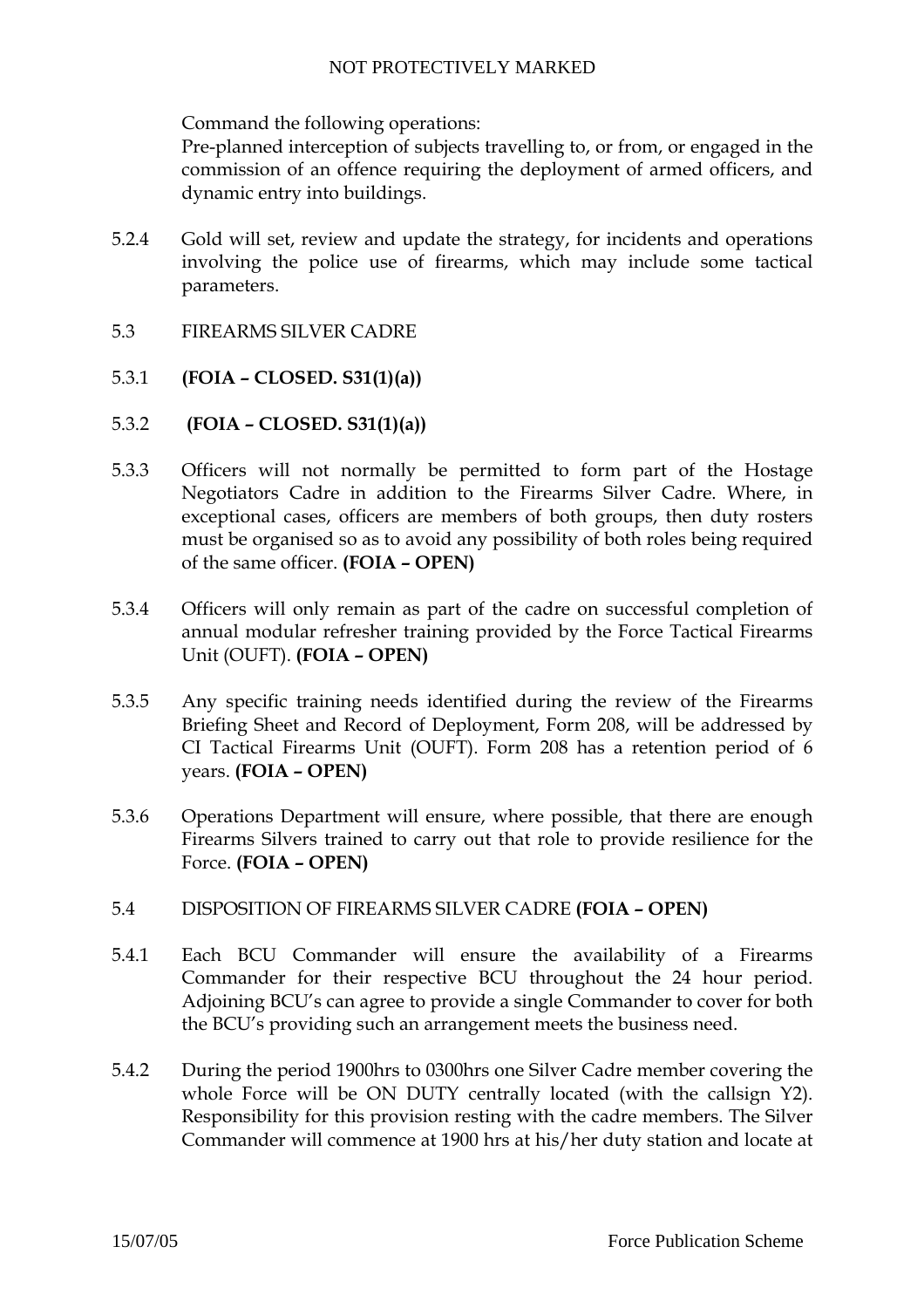Launceston, Charles Cross or Crownhill Police Station, with the tour of duty being completed at 0300 hrs at the duty station.

- 5.4.3 Cadre members must reside/work within reasonable travelling distance of the appropriate BCU, with any queries being referred to ACC(O).
- 5.4.4 Full details of all cadre members are available on the OIS PV screen, to be maintained by the Firearms Training Unit (OUFT).
- 5.4.5 Advance duties for the cadre will be available on a call out rota on OIS. The responsibility for the maintenance of rotas rests with each BCU. The rota for the on duty Force cadre member (Y2)will be administered by the Force Logistics Unit.
- 5.5 DEPLOYMENT OF FIREARMS SILVER CADRE **(FOIA OPEN)**
- 5.5.1 A Firearms Silver Cadre member will be appointed to take tactical command of all spontaneous and pre-planned armed incidents, including close armed support, with exception of Armed Escorts (para 5.32.7), Protection duties, or the humane destruction of animals.
- 5.5.2 Pre-planned incidents will ONLY be commanded by a trained Firearms Silver Cadre member.
- 5.5.3 Spontaneous armed incidents will be commanded by Force Control Room Duty Officer UNTIL the arrival and briefing of a Firearms Silver Cadre member. Liaison between such officers whilst the cadre member is en route for advice purposes is however encouraged as good practice.
- 5.5.4 The transfer of command between officers will be formally declared and noted on the relevant OIS log.
- 5.5.5 The BCU '10' will attend as directed by the Silver Commander and will adopt a Bronze callsign. This officer will have responsibility for activating the plan formulated by the Silver Commander and will liaise closely with the nominated Firearms Bronze at the scene.
- 5.5.6 A firearms bronze commander should be deployed on all operations. A full list of trained officers can be found on OIS PV screen.

## 5.6 TRANSPORT OF FIREARMS SILVER CADRE **(FOIA – OPEN)**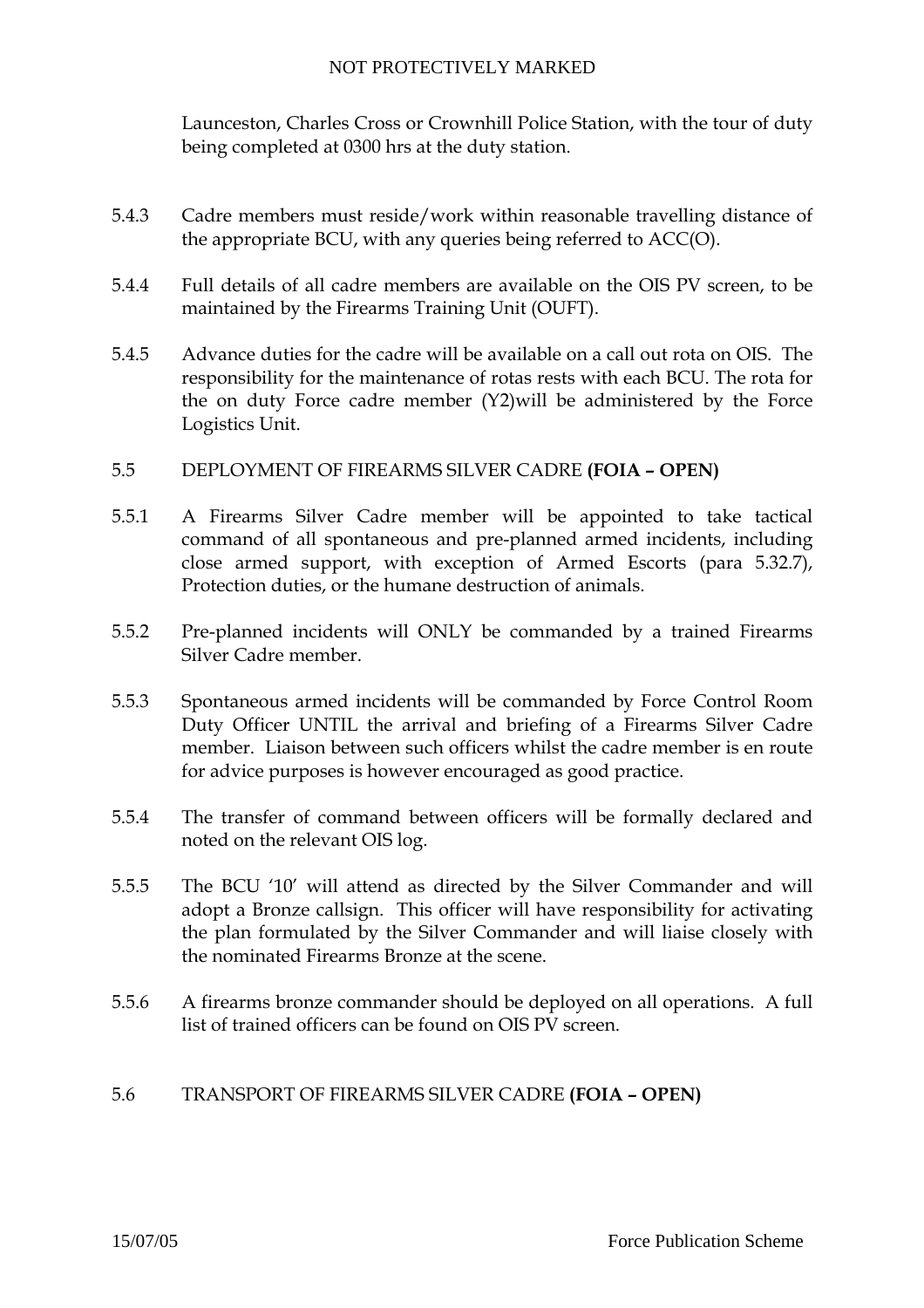5.6.1 Responsibility for the provision of transport to convey cadre members to a scene rests with Force Control Room Duty Officer and will be considered a priority task.

## 5.7 RESPONSIBILITY OF FIREARMS SILVER CADRE **(FOIA – OPEN)**

- 5.7.1 The Firearms Silver is responsible for all activity within the outer cordon and ensuring an adequate risk assessment is completed for such activity and recorded on Form 208. (see 5.24.2)
- 5.7.2 The Firearms Silver reports directly to Gold.
- 5.7.3 Activity outside the outer cordon will be commanded in accordance with the normal command structure.
- 5.7.4 The BCU Commander or duty AMT member, where deployed, is the link with Gold, responsible for resource and other logistical requirements. This officer will retain his or her usual call sign.
- 5.8 FIREARMS TACTICAL ADVISORS (TA) **(FOIA OPEN)**
- 5.8.1 A TA must be contacted as a priority at an early stage where there is an incident involving the actual or potential deployment of AFO's, spontaneous or pre-planned.
- 5.8.2 The responsibility for the validity and reliability of the advice lies with the TA, but the responsibility for the use of the advice lies with the Silver Commander.
- 5.8.3 All TA's will have undertaken either a National Firearms Tactics Advisor or Firearms Instructor Course.
- 5.8.4 Tactical advice will be available twenty-four hours per day, 365 days per year by an on duty ARV TA, designated the call sign Y20, with advanced duties indicated in the ARV Duties Rota Folder on the 'G' drive of the IFN.
- 5.8.5 Second phase response and pre-planned TA advice will be available from the Tactical Firearms Unit (OUFT), as indicated on the OUF DV screen on OIS. These officers will also be utilised for spontaneous TA advice on occasions when the Y20 callsign is not available.
- 5.9 FORCE CONTROL ROOM DUTY OFFICER **(FOIA OPEN)**
- 5.9.1 The Force Control Room Duty Officer will be notified of all spontaneous incidents requiring or potentially requiring the Police Use of Firearms, and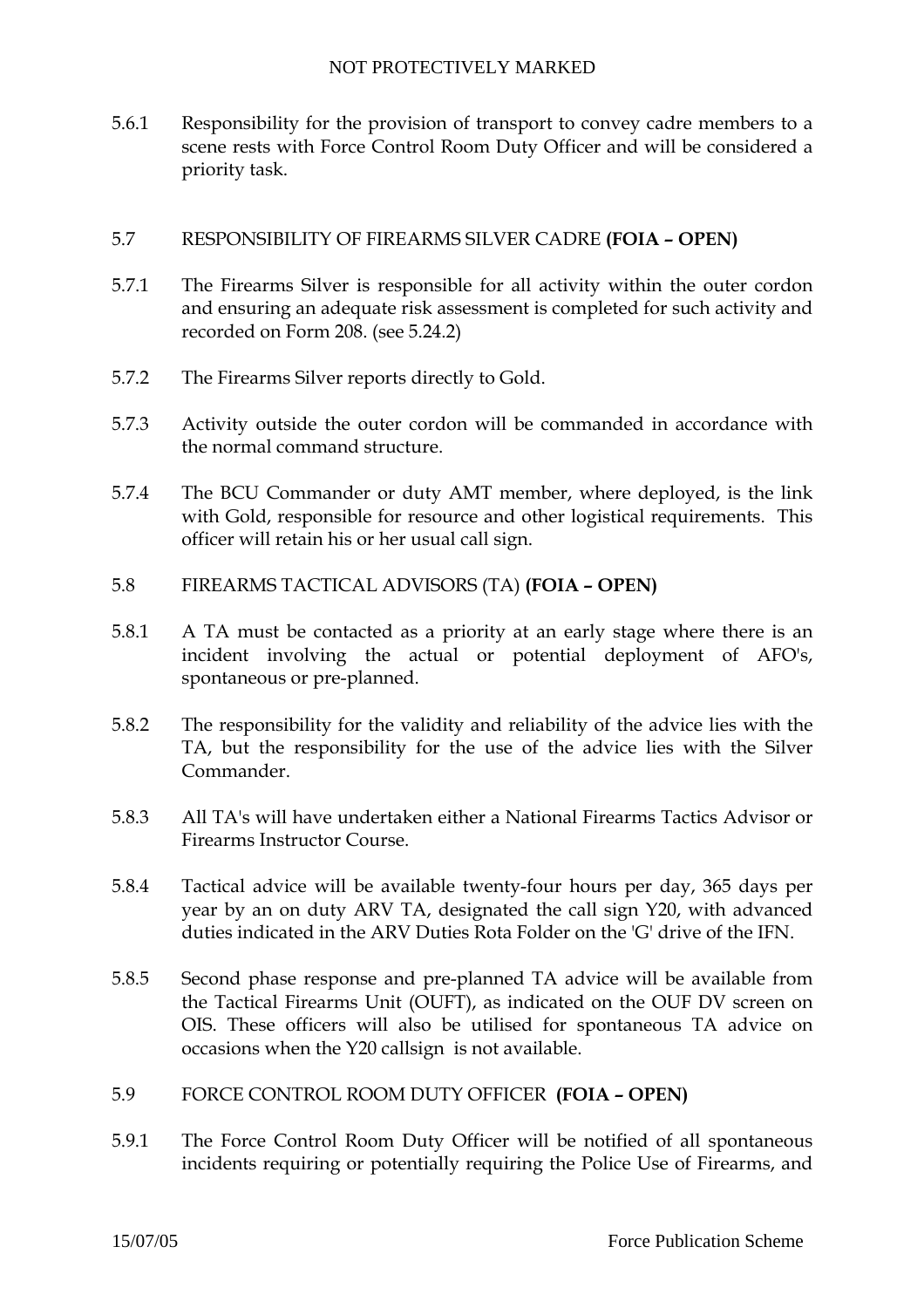will make an initial assessment of the appropriate level of response including:

- i) Requirement for ARVs.
- ii) Authorisation of ARVs.

iii)Deployment of unarmed units and safety warnings.

- 5.9.2 The Force Control Room Duty Officer will ensure the incident is notified as a matter of priority to:
	- i) BCU Duty Officer (10).
	- ii) On Duty TA Y20.
	- iii) Duty Firearms Silver Commander.
- 5.9.3 Where the criteria for the issue of firearms are met (see section 5.19), the Force Control Room Duty Officer will authorise the deployment of ARVs in authorised mode.
- 5.9.4 The Force Control Room Duty Officer will always seek the advice of a TA in making their initial assessment.
- 5.9.5 The Force Control Room Duty Officer will seek ratification of all ARV authorisations from the Duty Gold or in an emergency (where a delay could result in loss of life or serious injury) the Duty Firearms Silver Commander.
- 5.9.6 Where the Force Control Room Duty Officer and TA cannot agree with regard to the authorisation of ARVs, the matter will IMMEDIATELY be referred to the Duty Gold Commander or in an emergency the Duty Firearms Silver Commander.
- 5.9.7 At all times the officer in command of the incident/operation will be clearly noted in the relevant OIS log. This information will be retained for a period of seven years.
- 5.9.8 Where armed officers have been deployed and a weapon has been discharged by any party to the incident, whether or not any person is injured by the discharge of that firearm, the Force Control Room Duty Officer will activate the Post Incident Procedure as detailed Force policy D241 – Post Incident Procedures (Firearms and Less Lethal Options).

## 5.10 ARMED RESPONSE VEHICLES (ARVS) **(FOIA – CLOSED. S31(1)(a))**

## 5.11 TACTICAL AID GROUP (TAG) - FIREARMS SERIALS **(FOIA – OPEN)**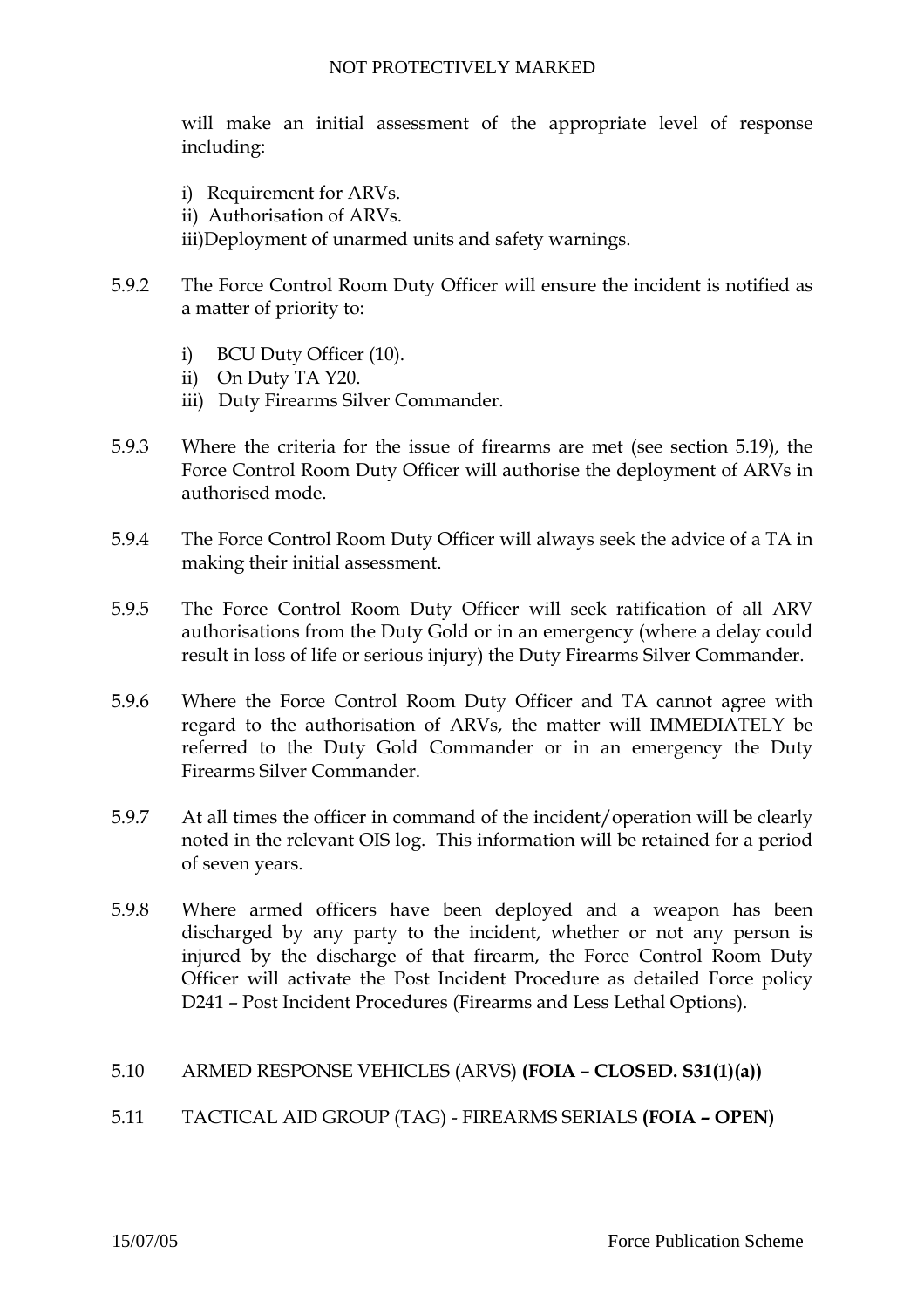- 5.11.1 Three TAG Firearms Serials (Sergeant and seven AFO Constables each) will be provided by the Operations Unit, Operations Department.
- 5.11.2 The serials priority role will be to provide second phase and pre-planned firearms support, whilst maintaining generic TAG skills for routine deployment.
- 5.11.3 Requests for the TAG firearms serials should be made through the force TA via the OUFT DV screen on OIS.
- 5.12 FIREARMS TRAINING (OUFT) **(FOIA OPEN)**
- 5.12.1 Firearms Training (OUFT) will deliver firearms training requirements of the Force as detailed in PPS D84 Firearms Training.
- 5.12.2 Firearms Training (OUFT) will resource the duty rota on OIS.
- 5.12.3 Chief Inspector/Inspector Firearms Training (OUFT) will be available as part of the Firearms Post Incident Procedure Gold Support rota as outlined in the appropriate policy document.
- 5.13 NEGOTIATORS **(FOIA OPEN)**
- 5.13.1 The Firearms Silver Commander will decide if negotiators are required to assist in the resolution of a firearms incident. In cases of doubt, guidance on their suitability should be sought from the Duty Negotiator Co-ordinator.
- 5.13.2 A Duty Negotiator Co-ordinator will be available 24 hours per day as indicated on the O Rota Negotiator Co-ordinators DV facility on OIS.
- 5.13.3 All other issues relating to the use of negotiators will be in accordance with PPS D72 - Negotiators.
- 5.14 DOGS **(FOIA OPEN)**
- 5.14.1 Firearms Containment Dogs work with AFO's on an inner cordon to prevent escape by subjects. Such dogs can also be utilised for the non compliance attack option.
- 5.14.2 Firearms Support Dogs work in close support of AFO's to search buildings and other locations for subjects.
- 5.14.3 As a minimum a containment dog should be deployed to all incidents to which AFO's are deployed (except Protection duties and the Humane Destruction of Animals).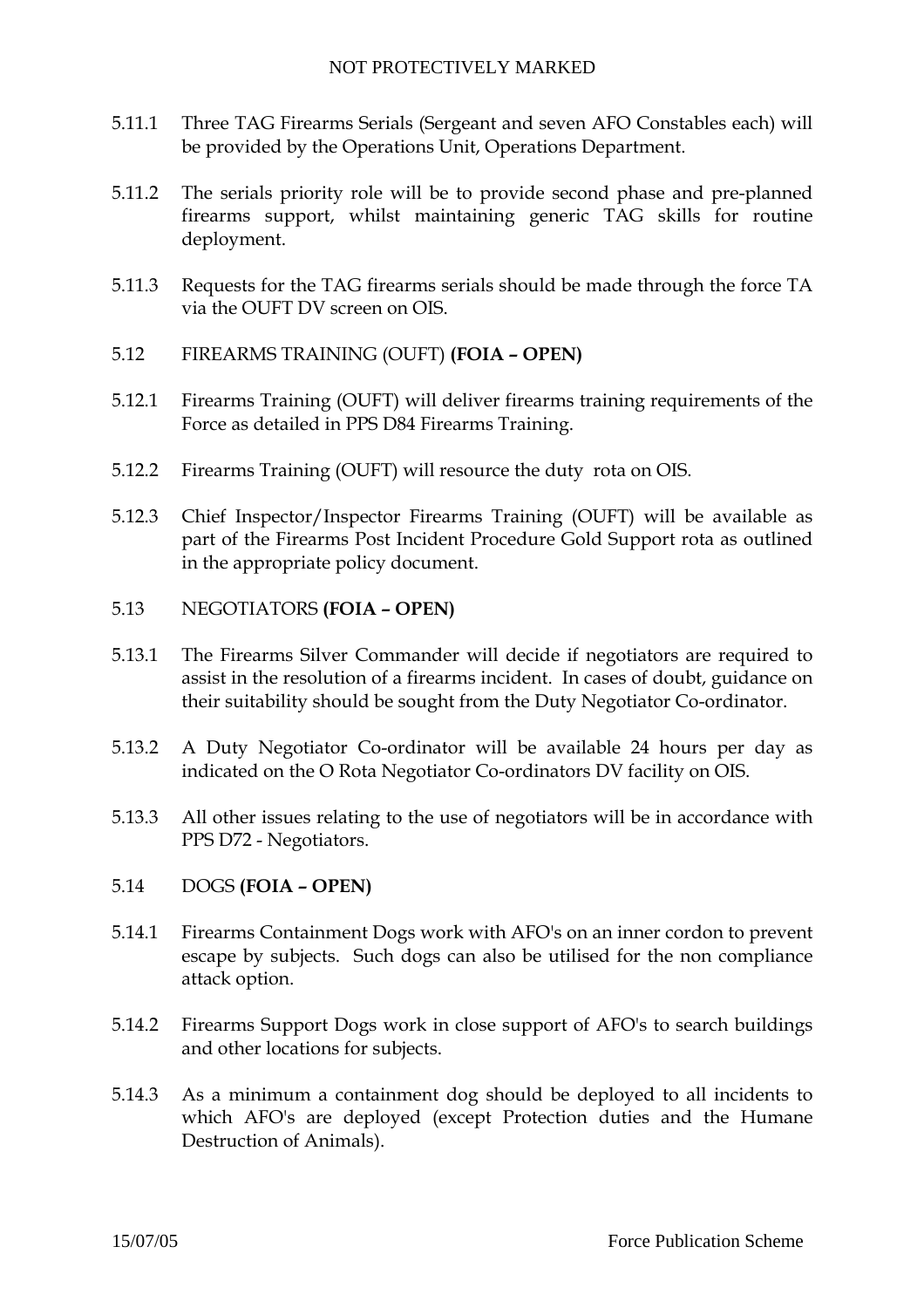- 5.14.4 Further appropriately trained dogs will be deployed at the request of the Firearms Silver or TA.
- 5.14.5 Dog handlers deployed within an inner cordon will be accompanied by an AFO.
- 5.14.6 Dog availability and call out procedures will be in accordance with PPS D144 Police Dog Section paras 3.5 and 3.6).
- 5.15 BCU/DISTRICT SUPPORT **(FOIA OPEN)**
- 5.15.1 The majority of incidents/operations involving the police use of firearms are owned by BCU.
- 5.15.2 BCU will ensure the availability of:
	- i) Silver commander (non-firearms).
	- ii) Senior Investigating Officer.
	- iii) Intelligence package/cell.
	- iv) Prisoner reception/transportation team.
	- v) Search Team.
- 5.16 POLICE USE OF FIREARMS **(FOIA OPEN)**
- 5.16.1 The primary aim of most operations involving the deployment of AFO's is to safeguard the public. This will involve the necessity to Identify, Locate, Contain and Neutralise the threat posed.
- 5.16.2 Police officers must not be expected to endanger their own lives or the lives of their colleagues in ill-considered attempts at rescue, or to effect an early arrest.
- 5.17 RIGHT TO LIFE **(FOIA OPEN)**
- 5.17.1 It is the duty of the Police Service to safeguard the public.
- 5.17.2 In keeping with the principles of the European Convention on Human Rights (ECHR) the rights of all people must be considered, including those of the subject. Each individual's right to life is absolute. However, potentially lethal force may be used if it is absolutely necessary for the legitimate aims outlined in Article 2 of the ECHR.
- 5.18 USE OF FORCE **(FOIA OPEN)**
- 5.18.1 A person may use such force as is reasonable in the circumstances in the prevention of crime, or in the effecting or assisting in the lawful arrest of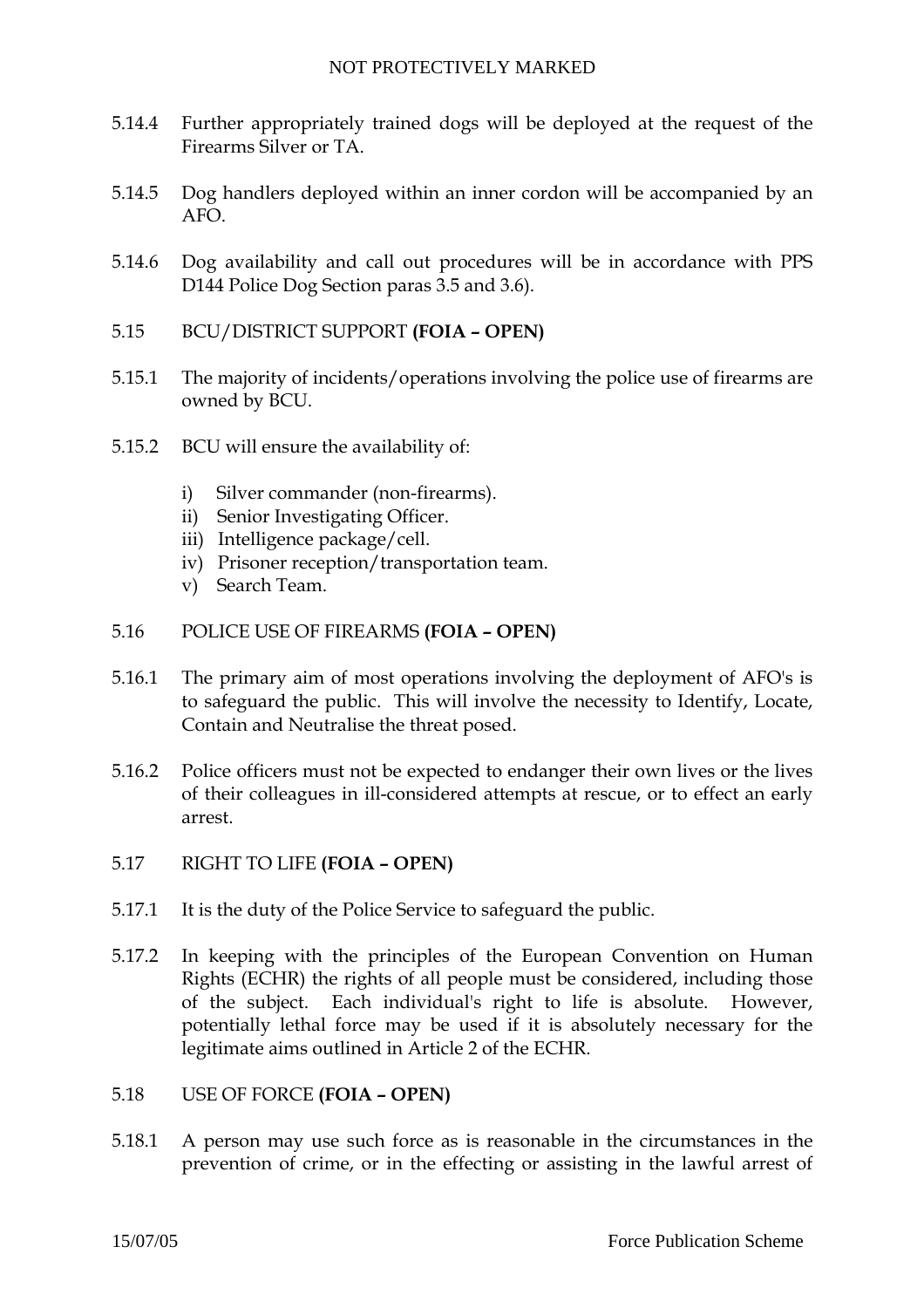offenders or suspected offenders or of persons unlawfully at large, (Section 3 Criminal Law Act 1967).

## 5.19 CRITERIA FOR ISSUE **(FOIA – OPEN)**

- 5.19.1 In this context, the issue of firearms means the making available for immediate operational use; ie actually carrying a weapon as opposed to its being kept in a mobile armoury.
- 5.19.2 Firearms are to be issued to AFO's (following authorisation by the appropriate authorising officer):
	- a) Where the authorising officer has reason to suppose that they, in the course of their duty, may have to protect themselves or others from a person who:
		- i) Is in possession of a firearm, or
		- ii) Has immediate access to a firearm, or
		- iii) Is otherwise so dangerous that the officer's use of a firearm may be necessary.
	- b) For the humane destruction of animals which are dangerous or are suffering unnecessarily.
- 5.19.3 The use of the words 'reason to suppose' sets the level of knowledge required as to the existence of a threat justifying the issue of firearms at a far lower level or probability than that which would actually justify their use. There can be no justification therefore for making use of a weapon based solely on the fact that firearms have been issued.
- 5.19.4 Tactics should be sufficiently flexible to take into account situations where the initial intelligence is insufficient to confirm or negate the nature or existence of a threat. In such situations further investigation by unarmed officers may be deemed inappropriate.
- 5.19.5 Consideration should be given to further investigation being carried out by AFOs, authorised, in a more discreet operation, with a view to:
	- i) Gathering sufficient information to either confirm or negate the intelligence in respect of the nature of a threat.
	- ii) Being in a position to immediately contain the situation should the need arise.
	- iii) Being in a position to neutralise the threat should the need arise.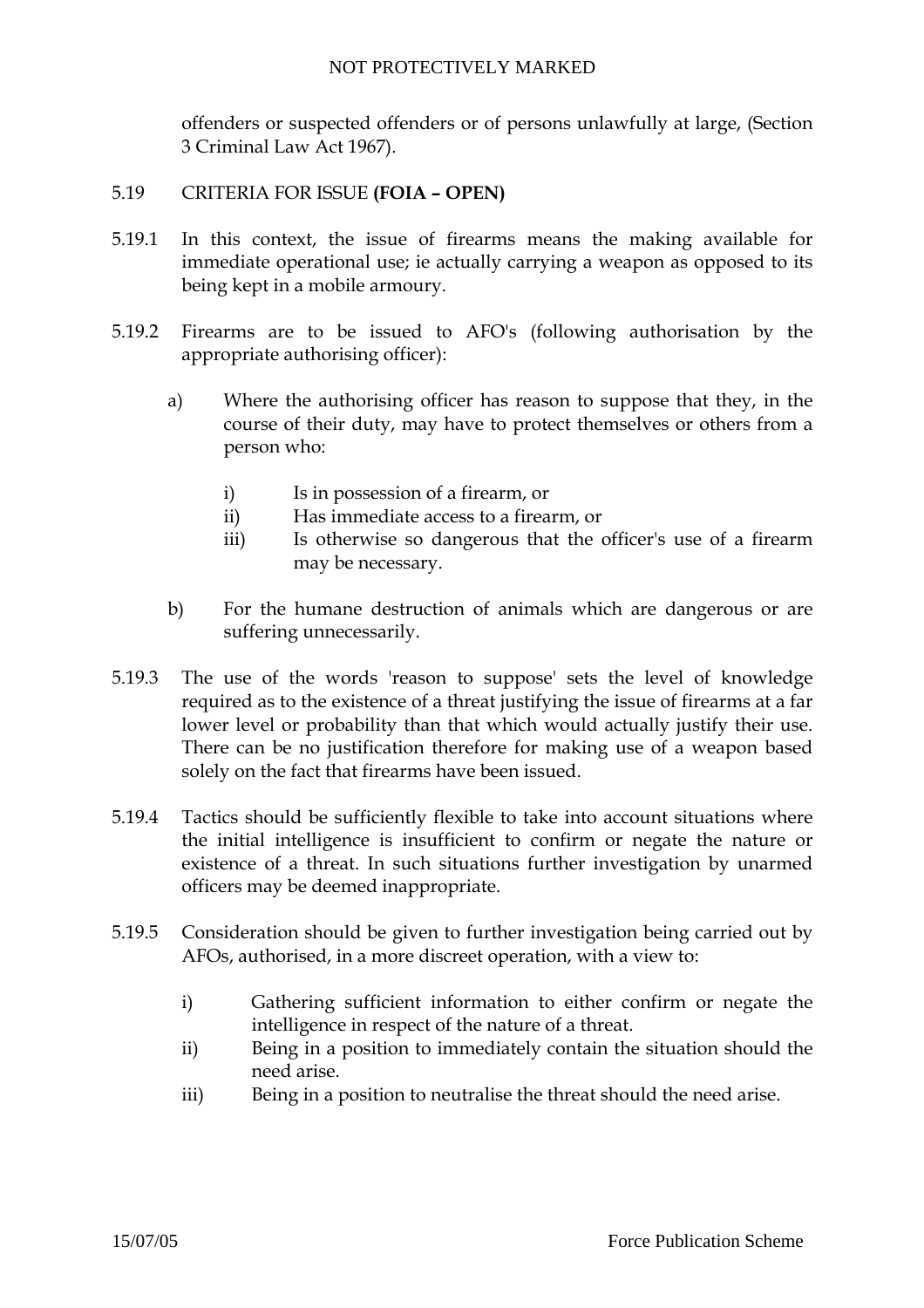5.19.6 AFO's engaged on ARV duties have standing authority for the issue of side arms and Taser in covert mode. All other weapons will be secured in the vehicle armoury.

## 5.20 THE HUMANE DESTRUCTION OF ANIMALS **(FOIA – OPEN)**

- 5.20.1 The humane destruction of an animal is a duty which may fall to the Police Service if the animal represents a danger to lives or property, or if it is in such a condition that it must be killed to avoid unnecessary suffering, and no veterinary surgeon or licensed slaughterer is available to perform the task or they are otherwise unable to do so.
- 5.20.2 The destruction of large marine mammals does not fall within the remit of the Police Service and should be referred to the Local Authority.
- 5.20.3 When an animal needs to be dispatched on private or public land, an ARV should be sent to the scene as soon as possible, preferably with a rifle officer, to assess the situation. The rifle officer should be authorised immediately to obtain his rifle and ammunition from the armoury and attend the scene. If the animal is a wild animal eg a deer, then consideration should be given to authorise a rifle officer as soon as possible to destroy the animal and prevent unnecessary suffering. The Force Control Duty Officer should gather as much information concerning the circumstances of the request to ensure that the Forces resources are not being used unnecessarily.
- 5.20.4 A veterinary Surgeon should be summoned in cases where the injury of the animal is in doubt or the animal is marked, as belonging to someone i.e. by the presence of an ear tag or the animal is domestic. Details of the incident should be told to the vet, who should be asked:
	- i) Does he have the means to destroy the animal in question if it is necessary
	- ii) Is he aware of the exact location of the incident
	- iii) What is his ETA to the scene
- 5.20.5 Ideally two authorised rifle officers are to be used to dispatch the animal, however, where the animal is wild and in the opinion of the rifle officer, the animal is suffering unnecessarily, consideration should be given to authorise the rifle officer to destroy the animal with an AFO used as backup. It will be the responsibility of the rifle officer at the scene to liaise with a tactical advisor and assure him and the Force Duty Control Officer that the animal can be destroyed safely and that he has briefed the AFO fully.
- 5.20.6 The deployment of armed Police Officers to dispatch animals falls into three categories, namely:
	- A) When an animal is a danger to life then, or if action is not taken, in the near future.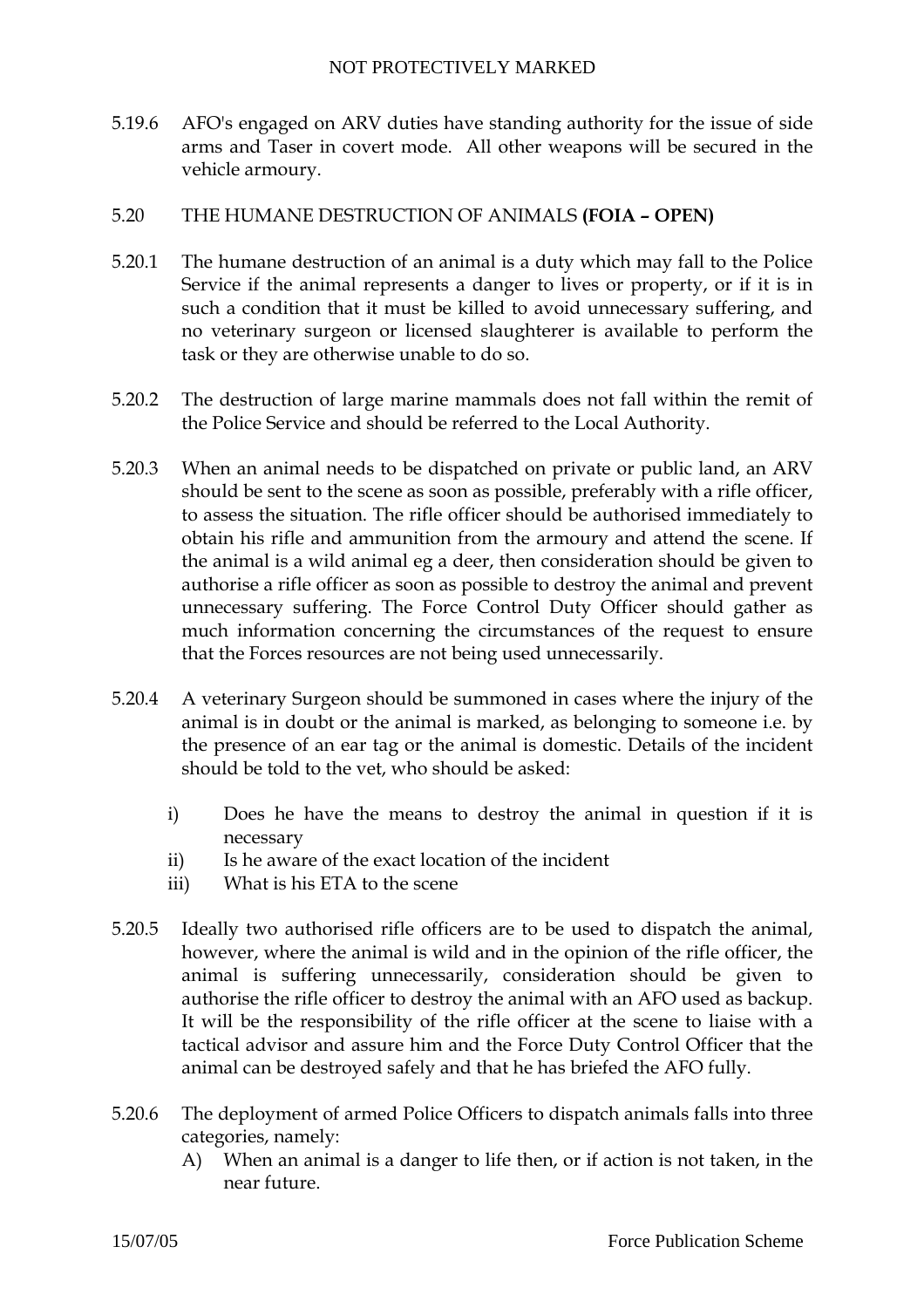- B) When an animal is a danger to property or
- C) When an animal is so diseased or injured AND a licensed slaughterman or veterinary surgeon is not immediately available or is unable to dispatch that animal then a Police Officer may do so, to prevent unnecessary suffering. There is no limitation on these powers restricting them to public places.
- 5.20.7 Authorised rifle officers have the training and capacity to kill animals. Headquarters Firearms Instructors have an additional capability to utilize tranquillising darts.
- 5.20.8 Once the animal has been dispatched, the removal of the carcass will be the responsibility of the owner, if known, or the District Local Authority if not.

# 5.21 AUTHORITY TO DEPLOY **(FOIA – OPEN)**

Spontaneous Incidents

- 5.21.1 The Force Control Duty Officer may authorise or refuse the deployment of ARVs in authorised mode.
- 5.21.2 The decision must, as soon as possible, be ratified by a Gold Commander, or in an emergency (where a delay could result in loss of life or serious injury), by an accredited Firearms Silver Commander of Superintendent or Chief Inspector rank.
- 5.21.3 When an officer other than a Gold Commander ratifies a decision to authorise, approval of that ratification must be obtained from a Gold Commander as soon as practicable.
- 5.21.4 Incidents of large scale public disorder where the use of baton guns is a consideration, must be subject to ACPO authorisation with appropriate advice from the OUFT duty TA.
- 5.22 SELF AUTHORISATION / ARMING **(FOIA OPEN)**
- 5.22.1 It is also recognised that there may be some eventuality where officers with immediate access to firearms and less lethal options suddenly encounter a situation where there is reason to suppose that the protection of life or prevention of serious injury cannot be achieved without immediate use of firearms and/or less lethal options. In such circumstances it is expected that the officers would act accordingly and be ready to use the weapons without further authority, in accordance with their training and the law.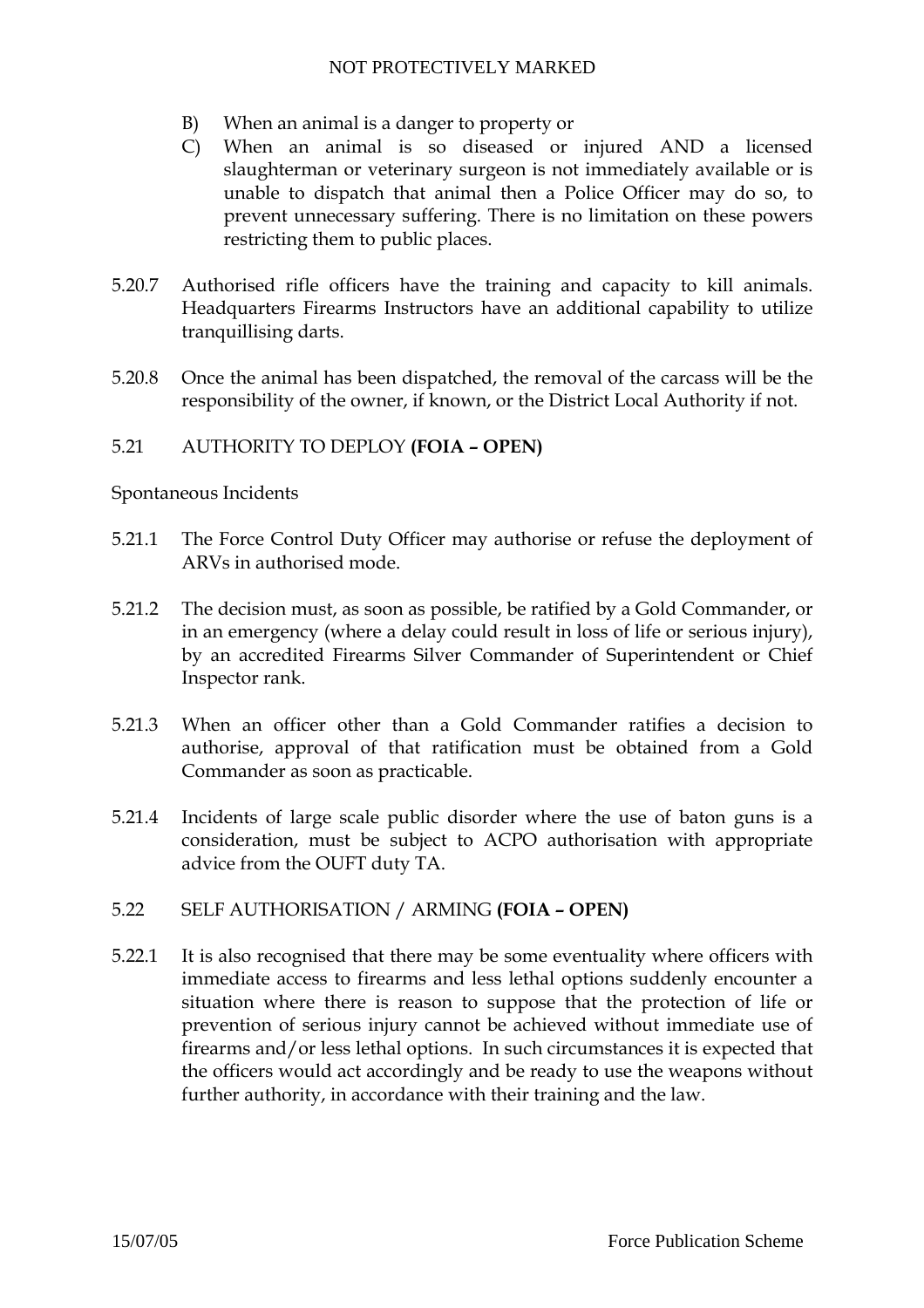5.22.2 In such circumstances where officers self arm, Force Control Room Duty Officer should be informed as soon as possible to facilitate a prompt review of deployment.

#### 5.23 SUSPENSION FROM AFO OPERATIONAL DUTIES

5.23.1 Any officer suspended from AFO operational duties (or who self suspends) will surrender his/her armoury key and firearms authorisation card. In the case of those armouries utilising a safe with combination number, this will be changed. A duty report will be raised and forwarded to C/I OUF to ensure an audit trail is maintained. (FOIA-OPEN)

## 5.23.2 **(FOIA – CLOSED.s31(1)(a))**

- 5.24 PRE-PLANNED OPERATIONS **(FOIA OPEN)**
- 5.24.1 A pre-planned operation is one where a minimum of four hours notice is given. This definition is intended as a guide and should not be regarded as absolute.
- 5.24.2 A pre-planned operation will ONLY be commanded by a Firearms Silver Cadre member, who will be nominated at the commencement of the planning phase.
- 5.24.3 Tactical advice for pre-planned operations should, in the first instance, be sought from the Tactical Firearms Unit (OUFT).
- 5.24.4 A Gold Commander MUST authorise the issue and deployment of firearms and less lethal technologies on all pre-planned operations (see force policy re VIP protection).
- 5.24.5 ARVs should not be routinely deployed for pre-planned operations, however consideration may be given for their use on operations where they can be immediately re-deployed if required.
- 5.24.6 The use of ARVs in pre-planned operations will only be undertaken on the advice and under the review of the Tactical Firearms Unit (OUFT) or the on duty ARV Sergeant, Y20.
- 5.24.7 The Force Control Room Duty Officer, both Communications Rooms, Chief Inspector (OUFT) and Duty Y20 will be on the Distribution List of any Operational Order, or be apprised of the relevant OIS Log, for all pre planned operations.
- 5.25 RECORD OF AUTHORISATION/REFUSAL AND RECORDS **(FOIA OPEN)**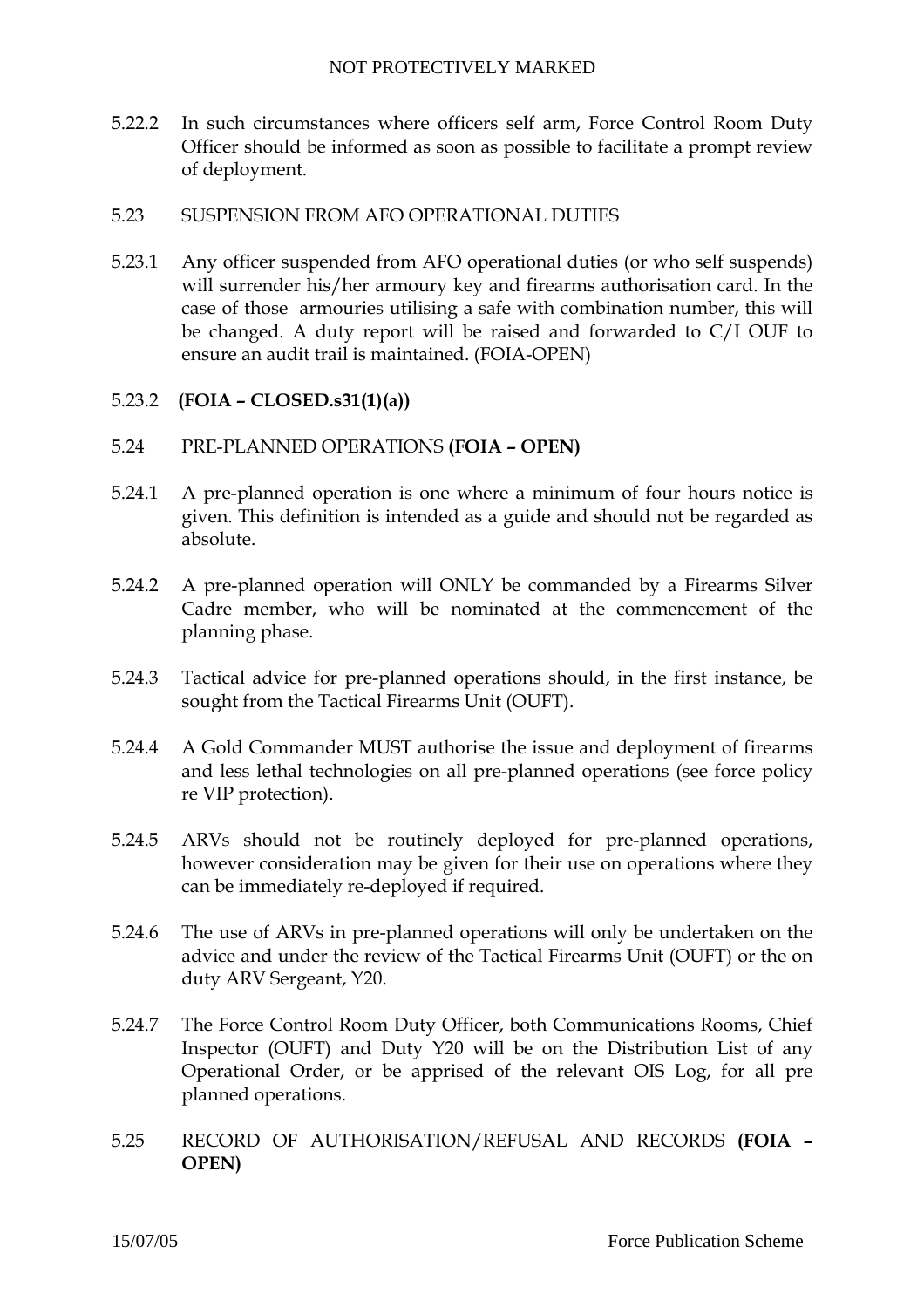- 5.25.1 Outline details of ALL authorisations and refusals to deploy firearms to spontaneous incidents, pre-planned operations will be recorded in the Firearms Working Practices folder on the IFN, by the relevant Force Control Room Duty Officer.
- 5.25.2 A Firearms Briefing Sheet and Record of Deployment, Form 208, will be completed by the Firearms Silver Commander for all firearms incidents and operations and a Firearms Gold log must be completed by the gold commanders. In addition to the form 208, Firearms silvers may use a serious crime policy book as an audit trail. A Sony stick recording device has also been issued to all Firearms Silver cadre members and should be used in conjunction with PPS D242.
- 5.25.3 In an emergency these records can be retrospective.
- 5.26 DRAWING OF WEAPONS & AMMUNITION **(FOIA OPEN)**
- 5.26.1 Following the appropriate authorisation, or in accordance with standing ARV authority (see paragraph 5.19.5), the following procedures will be adopted for the withdrawal and return of firearms, ammunition and munitions and less lethal weapons and munitions from Force Armouries.
- 5.26.2 For all withdrawals, a supervisor or the senior AFO present will ensure the appropriate issue register is fully completed, accurately recording all weapons and the quantity of ammunition drawn. He / She will also ensure that weapons, ammunition and munitions are only issued to AFOs who:
	- i) Are in possession of their authorisation cards.
	- ii) By signing the appropriate register, AFOs are declaring they are not under the influence of alcohol or prescribed drugs.
	- iii) Sign the appropriate register for the receipt of weapons and munitions.
- 5.26.3 Each AFO, in addition to the above, has personal responsibility for ensuring:
	- i) Ammunition is counted and matches the number of rounds signed for.
	- ii) Serial numbers of weapons match those signed for.
	- iii) All weapons are checked for operational suitability.
	- iv) The SIG and MP5 breach is clear and safety applied, test the sighting system of both weapons and correct operation of the foreend torch. The correct function check will be carried out on the **Taser**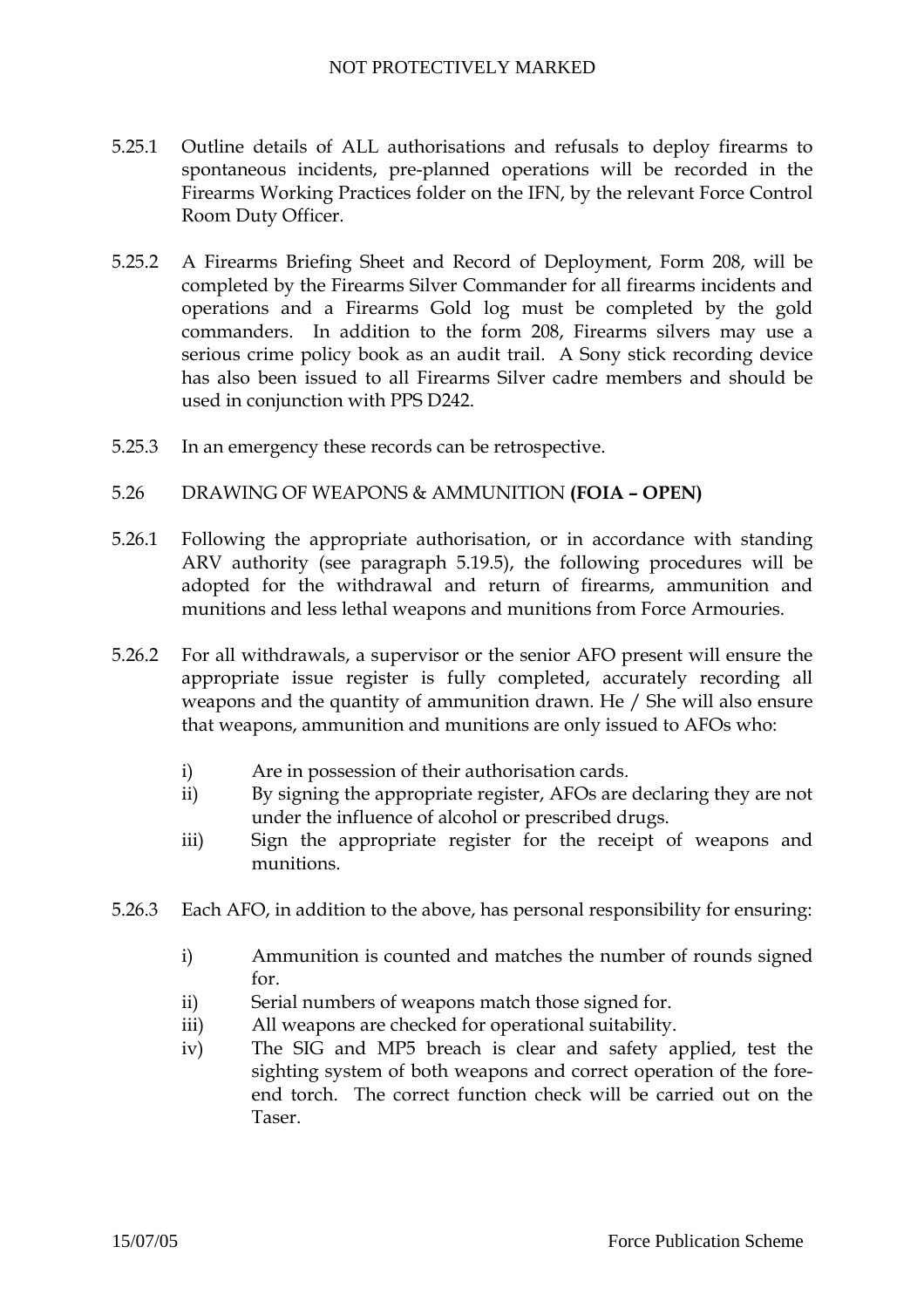- v) At the conclusion of the tour of duty ammunition drawn will be checked to ensure the correct number of rounds are being handed on or returned to the armoury.
- vi) Chambered rounds are replaced and properly accounted for.
- 5.26.4 There is a requirement for SIG, MP5 and Baton guns to be checked zeroed regularly to ensure they are operationally fit for purpose. To that end, ARV Sgts at the relevant ARV centre will ensure a regime is in place to audit the rotation of weapons for zero. These audit forms will be retained for 2 years.
- 5.27 RESTRICTION UPON QUANTITIES OF AMMUNITION CARRIED BY AFO'S **(FOIA – OPEN)**
- 5.27.1 AFO's will carry restricted quantities of ammunition in order to regulate their carriage of hazardous equipment.
- 5.27.2 All weapons and ammunition will only be stored at approved ARV centres and Force HQ armouries
- 5.27.3 Supt OU has overall responsibility for all force armouries. It is the responsibility of sector traffic inspectors to ensure monthly audit checks are carried out and each ARV centre will have an armoury representative.
- 5.27.4 The duty ARV crew will conduct weekly weapon and ammunition checks at each ARV centre; respective audit forms will be completed. These audit forms are retained for a period of 2 years.
- 5.27.5 Weekly audit forms will be submitted on the day of completion direct to the Tactical Firearms Unit (OUFT) for checking.
- 5.27.6 Monthly audit forms will be submitted to arrive at HQ no later than the end of the first week of the following month. These audit forms are retained for a period of 2 years.
- 5.27.7 Exchanges for chambered rounds will only be made at the HQ armoury and will be signed out at each ARV centre and recorded at HQ armoury.
- 5.27.8 If discrepancies are found and ammunition is unaccounted for, then C/I Tactical Firearms Unit (OUFT) must be informed immediately and plans made to search for the ammunition. The loss and steps taken to account for it will be made subject of a report to be forwarded via the Tactical Firearms Unit (OUFT) to Superintendent OU for notification of ACC (O), who will determine whether further action is required.
- 5.28 SPECIFIC OPERATIONAL CONSIDERATIONS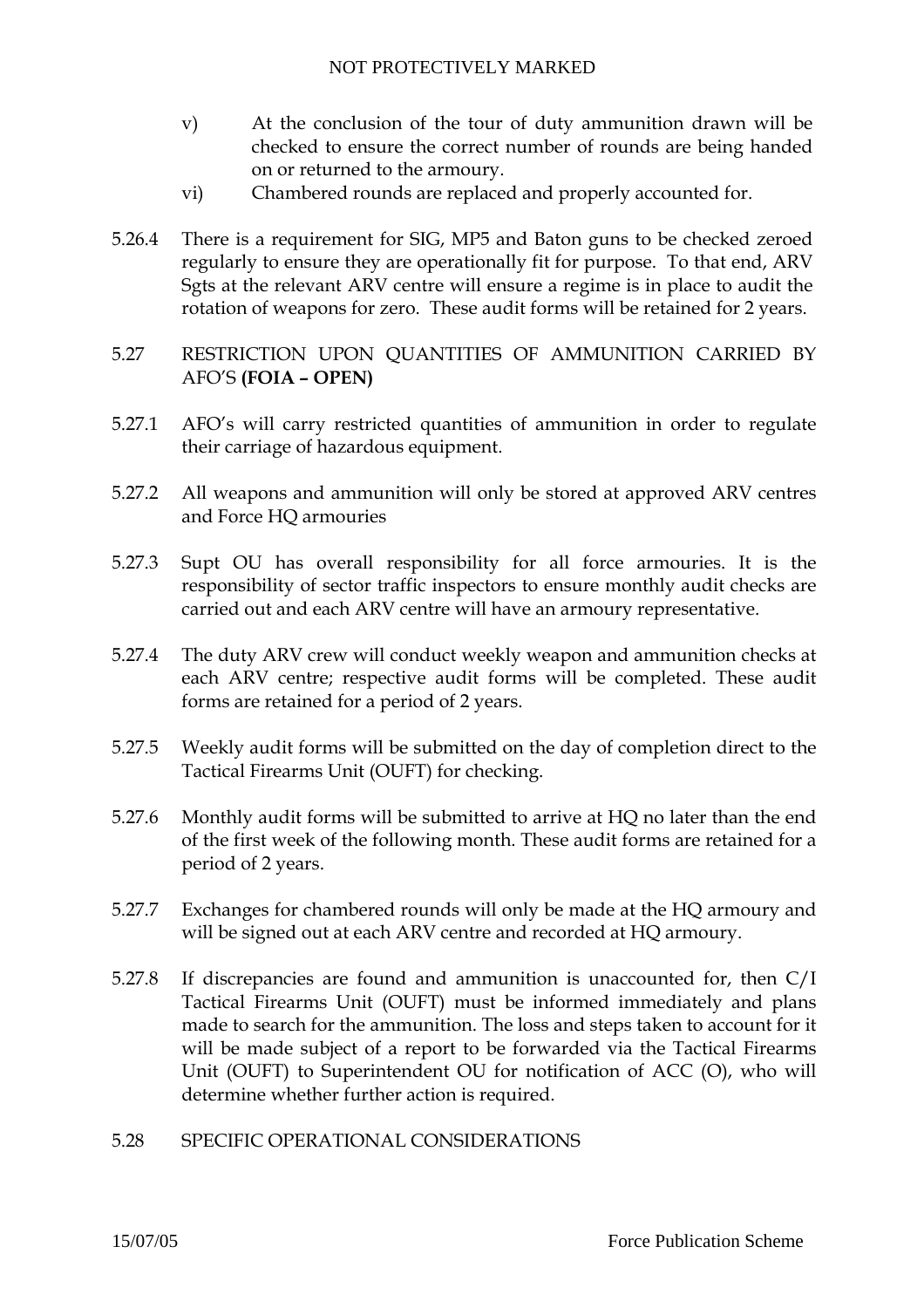## BATON GUN

- 5.28.1 The deployment of the Baton Gun in situations other than in public order situations is intended to provide a less lethal option to control and neutralise the threat and should be considered within the terms of the Conflict Management Model. **(FOIA – OPEN)**
- 5.28.2 When deploying Baton Guns to firearms incidents, the following criteria must be considered:

## **(FOIA – CLOSED. S31(1)(a))**

- 5.28.3 The minimum level of authority for granting the issue of the Baton Gun, in situations other than public disorder is identical to that for the issue of conventional firearms. **(FOIA – OPEN)**
- 5.29 MEDICAL SUPPORT (BATON GUN) **(FOIA OPEN)**
- 5.29.1 Any subject struck by an impact device will be given medical support as soon as practicable once the threat posed by the subject has been neutralised.
- 5.29.2 Subjects should normally be conveyed to hospital for treatment and evaluation. However, where this is impractical due to the demeanour of this individual or the subject declines medical treatment at a hospital, a police surgeon will be asked to attend and examine the subject in custody at the earliest opportunity.
- 5.29.3 Subjects detained prior to medical evaluation must be kept under constant supervision until a police surgeon or doctor declares them fit for detention and agrees the appropriate level of supervision or medical attention required.
- 5.29.4 If there is any doubt whatsoever as to the welfare of the subject he or she must be conveyed to hospital at the earliest opportunity.
- 5.30 TASER

Taser should be deployed in accordance with ACPO policy. Specifically the following criteria should be considered. **(FOIA - OPEN)** 

- i) **(FOIA CLOSED S31(1)(a)**
- ii) **(FOIA CLOSED S31(1)(a)**
- iii) **(FOIA CLOSED S31(1)(a))**
- 5.30.2 Minimum level of authority for granting Taser is identical to that for issue of conventional firearms. **(FOIA - OPEN)**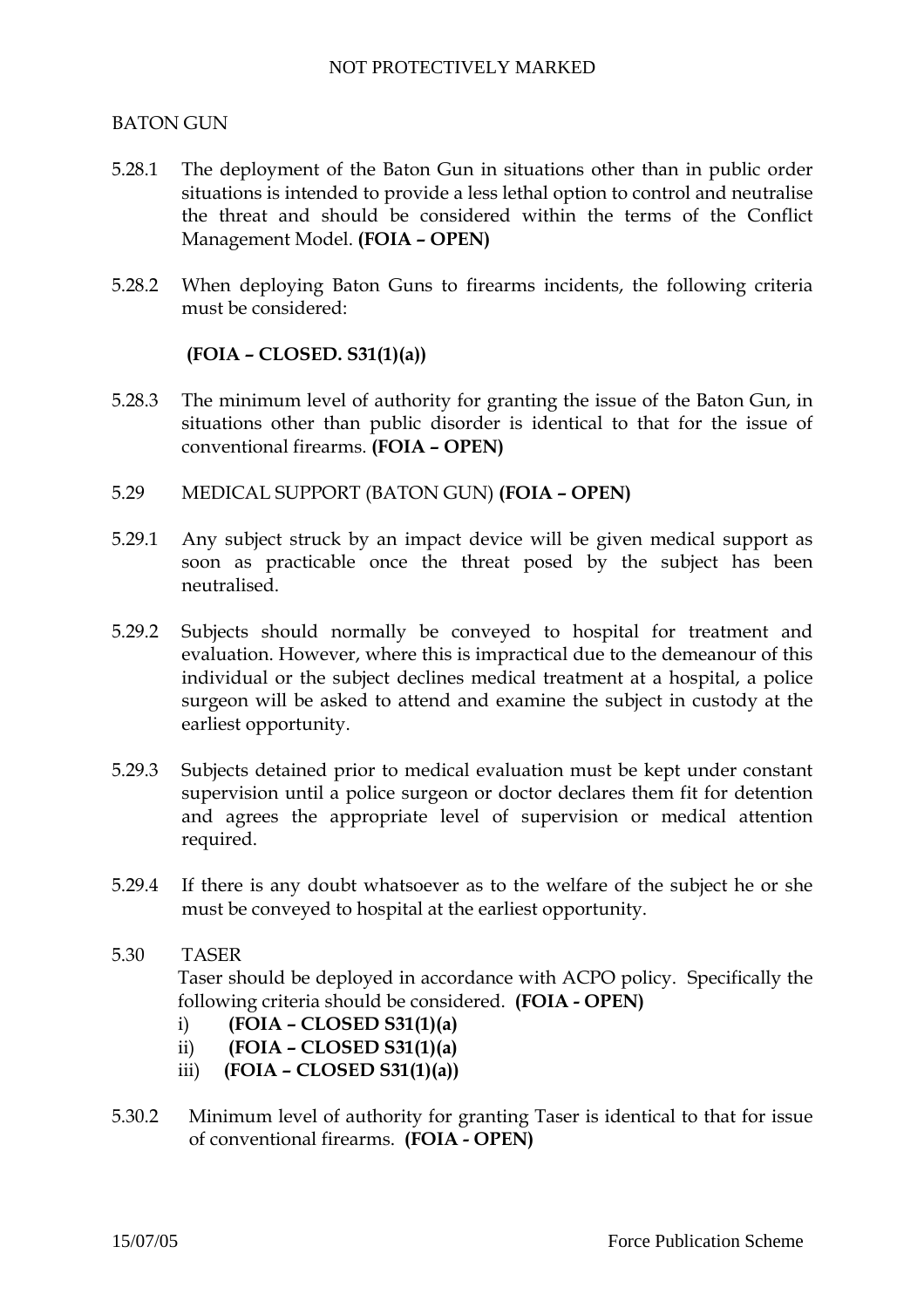5.30.3 When deployed in support or as part of a team, the command structure will be as per ACPO Manual on Police Use of Firearms with respect to conventional weapons. **(FOIA – OPEN)** 

# 5.30.4 **(FOIA – CLOSED S31(1)(a))**

- 5.30.5 On signing for the Taser it is the responsibility of the receiving officer to carry out the correct function check in accordance with their training and policy.
	- i) A one second activation when the weapon is signed for
	- **ii)** One full 5 second activation once a week. **(FOIA OPEN)**

# 5.30.6 **(FOIA – CLOSED S32(1)(a))**

- 5.30.7 It is the responsibility of the armoury supervisor to ensure each weapon is subject to data download once a month. **(FOIA – OPEN)**
- 5.30.8 Taser batteries must be placed when their charge drops to 20%. The depleted batteries should be returned to the Tactical Firearms Unit (OUF) for a replacement to be issued. **(FOIA – OPEN)**
- 5.31 MEDICAL SUPPORT (TASER) (FOIA OPEN)
- 5.31.1 Any subject struck by Taser will be given medical support as soon as practicable once the threat posed by the subject has been neutralised.
- 5.31.2 If the probes have only penetrated the outer clothing they may be removed when it is safe to do so.
- 5.31.3 If the probs have penetrated the skin the copper wire should be broken or cut.
- 5.31.4 No attempt should be made to remove the probes that have penetrated skin. This should be done by a medical professional either at the scene, or custody centre (see Force Policy D148 – Prisoners: Arrest & Detention.
- 5.31.5 More serious injuries could occur if the probes were to strike a sensitive area i.e. face, neck, eyes or genital areas. In these circumstance the subject must be conveyed to hospital.
- 5.31.6 If the subject has a cardiac pacemaker or other implant device, or preexisting condition leading to increased medical risk, immediate referral to a hospital should be considered.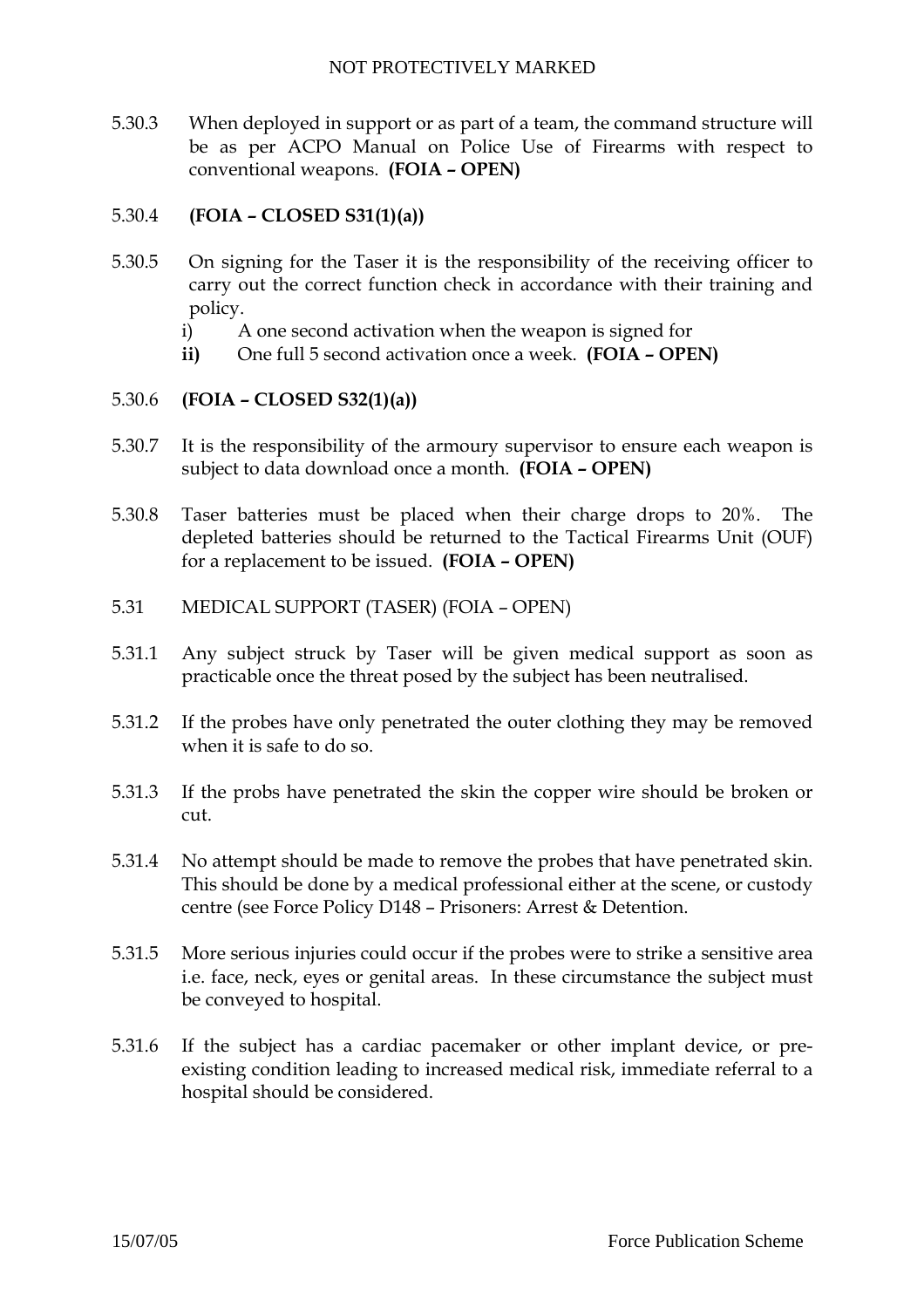5.31.7 At the earliest opportunity, after arrival at the custody suite, the subject should be given an information leaflet explaining Taser and its effects. This should be recorded on the Custody record.

# 5.32 UNINTENTIONAL DISCHARGES **(FOIA – OPEN)**

- 5.32.1 In an operational setting, the term 'unintentional discharge', covers situations referred to as 'involuntary discharge', 'accidental discharge' 'and neglect discharge'.
	- i) Involuntary discharge This may be defined as involuntary direct or indirect discharge of a weapon without deliberate or conscious intent, for example, as caused by an involuntary muscle contraction, or inter-limb interaction. (Inter-limb interaction is the involuntary contraction of the hand or finger muscles, which can be caused by startle effect, balance disturbance or fall, of use of force with the free hand).
	- ii) Accidental discharge This may be defined as the accidental discharge of a weapon caused by mechanical malfunction of the weapon, or ammunition. It could also be caused by a physical event that could not be prevented or foreseen by the user.
	- iii) Neglect Discharge this may be defined as the negligent discharge of a weapon caused by an act, which could and should have been foreseen and prevented. This act would be accompanied by a degree of negligence or recklessness. (There will inevitably be an overlap between classifying what is involuntary and what is negligence. Such situations can be measured objectively, subjectively or with a combination of both).
- 5.32.2 Where an unintentional discharge occurs, in a non-training environment, with or without injury, the incident is to be reported immediately to the Force Control Room Duty Officer.
- 5.32.3 The Force Control Room Duty Officer will ensure the Duty Gold is notified immediately.
- 5.32.4 The officer concerned will be removed from armed operational duties and the Chief Inspector OUFT will be consulted to provide specialist advice and support. Incidents involving the discharge of a firearm by a police officer are, by their very nature, highly emotive and stressful for all involved. As a consequence, both investigative and welfare considerations are to be afforded a high priority.
- 5.32.5 A report will be forwarded to ACC(O) for a decision regarding future action. These reports will be retained for a period of 6 years after the officer concerned has left the force.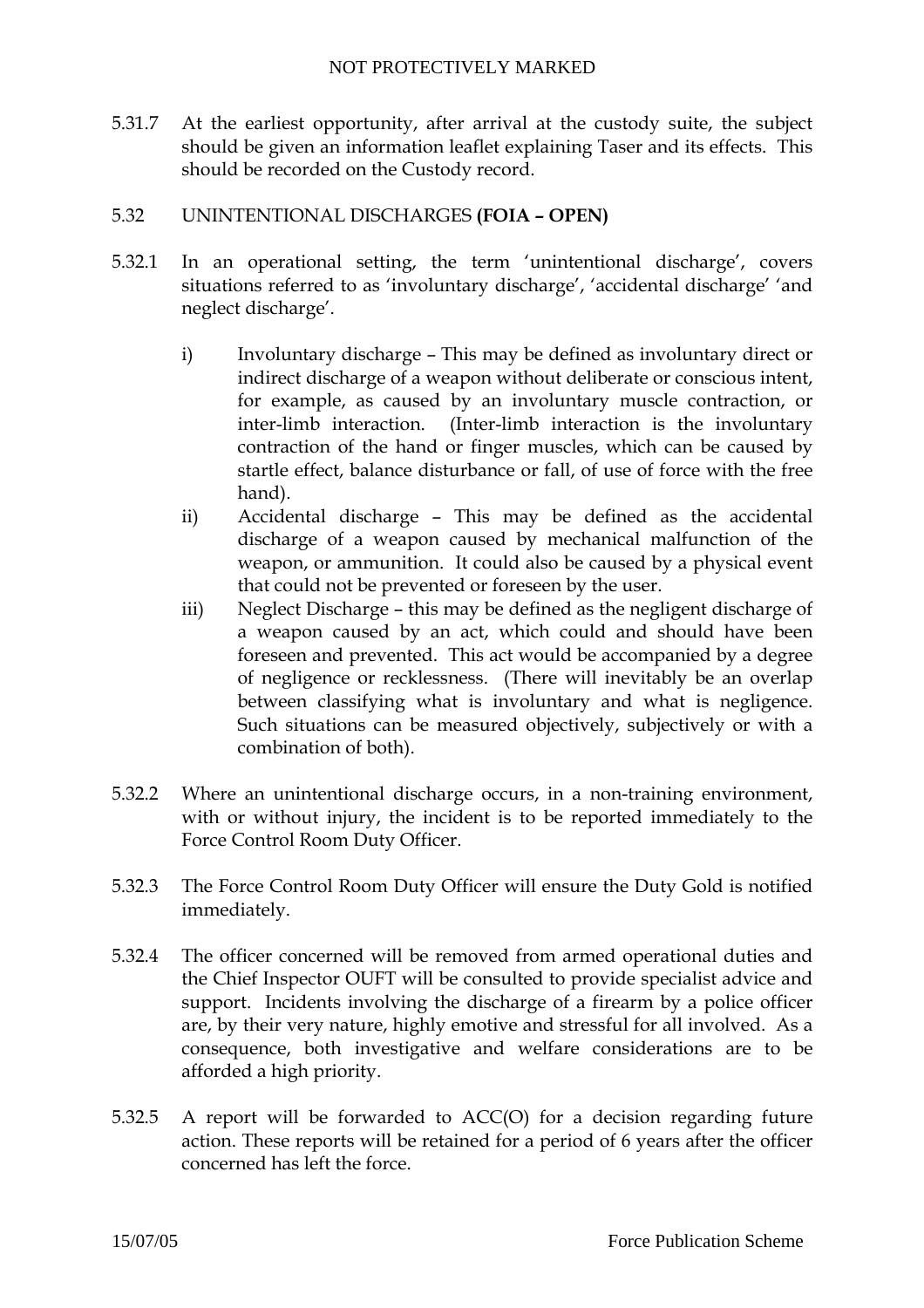- 5.32.6It is essential that the procedures followed do not compromise the safety of officers or jeopardise the evidential trail.
- 5.33 ARMED SUPPORT VEHICLES (ASV'S) **(FOIA OPEN)**
- 5.33.1 Following a terrorist incident or receipt of intelligence indicating the possibility of such an incident, ASV's may be considered to:
	- i) Provide a high visibility deterrent
	- ii) Seal off the principal road network.
	- iii) Provide mobile patrols capable of first response to a terrorist incident including scene management.
- 5.33.2 ASV's will be deployed as part of a pre-planned operation in addition to the ARV capability.
- 5.33.3 ASV's will be crewed by AFO's with long weapons carried overtly.
- 5.34 ARMED POLICE RESPONSE TO A TERRORIST INCIDENT AT A MILITARY ESTABLISHMENT **(FOIA – CLOSED. S31(1)(a))**

#### 5.35 ARMED ESCORTS **(FOIA – OPEN)**

- 5.35.1 Armed escorts will, subject to intelligence led risk assessments, be provided for persons at risk and / or valuable, sensitive or vulnerable loads.
- 5.35.2 The majority of armed escorts in this force will be carried out to provide protection for prisoners during movements between court, prison or police premises.
- 5.35.3 This section focuses on the provision of armed escorts for high risk prisoners, but the broad principles can be applied to valuable, sensitive or vulnerable loads.
- Risk Assessments
- 5.35.4 Prior to every movement of a high risk prisoner a risk assessment panel will be held, comprising of:
	- i) Assistant Chief Constable (O).
	- ii) Senior Investigating Officer (Force & relevant agency, eg HM Customs & Excise).
	- iii) Chief Inspector Intelligence (OCI).
	- iv) Force Prison Liaison Officer (OCIL).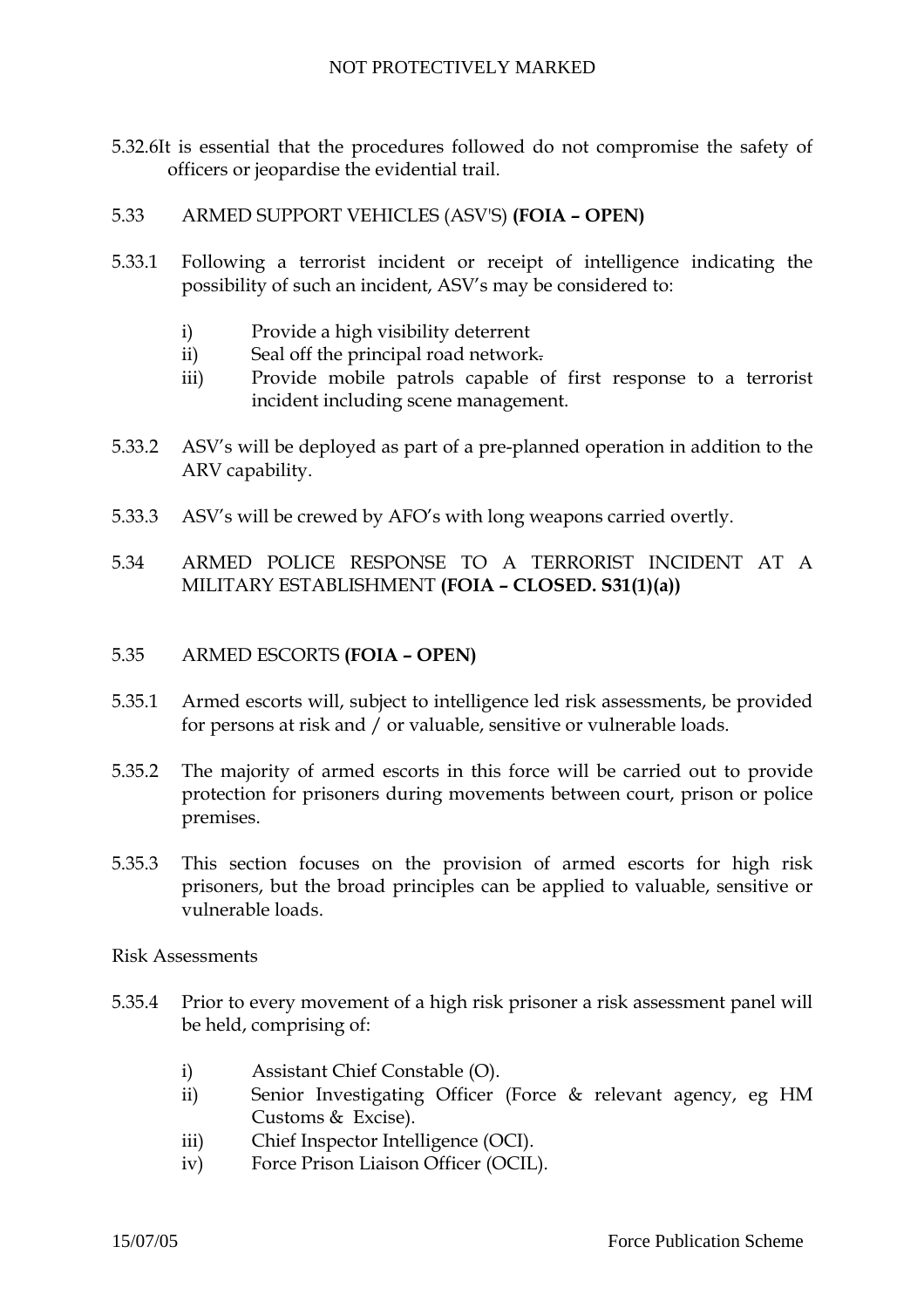- v) Tactics Advisor/Escort Commander.
- 5.35.5 The panel will be intelligence led and should consider all available information including:
	- i) Nature of the crime.
	- ii) CURRENT level of intelligence which supports the risk.
	- iii) Vulnerability of the prisoner.
	- iv) Location of prison and court rotes.
	- v) Any other special factors (eg media coverage).
- 5.35.6 The individual risk assessment will dictate the exact nature of the escort group provided, however in deciding upon the constitution of the group reference should be made to the Manual Of Guidance, chapter 10.
- 5.35.7 The escort group will be commanded by an officer not below the rank of Sergeant, who is appropriately trained.
- 5.35.8 Having identified, through a process of risk assessment, that a prisoner requires an armed escort, the security arrangements should continue at court (see section 5.33 below)
- 5.35.9 Once the escort enters the confines of the court, command should be handed over to the nominated Firearms Silver Commander.
- 5.36 ARMED POLICE AT COURTS **(FOIA OPEN)**
- 5.36.1 The deployment of armed police officers within court buildings is governed by Home Office Circular 69/1988.
- 5.36.2 The primary principle is that such deployments are only permissible in the most exceptional circumstances after consideration by the presiding judge/magistrate.
- 5.36.3 When it is believed to be necessary to deploy armed police in the precincts of a court, approval should be sought at an early stage from the Court Administrator (Crown Court) or Magistrates' Clerk (Magistrates' Court).
- 5.36.4 The confidential request for approval, to be submitted by the nominated Firearms Silver Commander should include:
	- i) Nature of risk.
	- ii) Reasons why other forms of security are believed inadequate.
	- iii) Relevant security information or intelligence.
	- iv) Intended deployment and operational use of armed officers.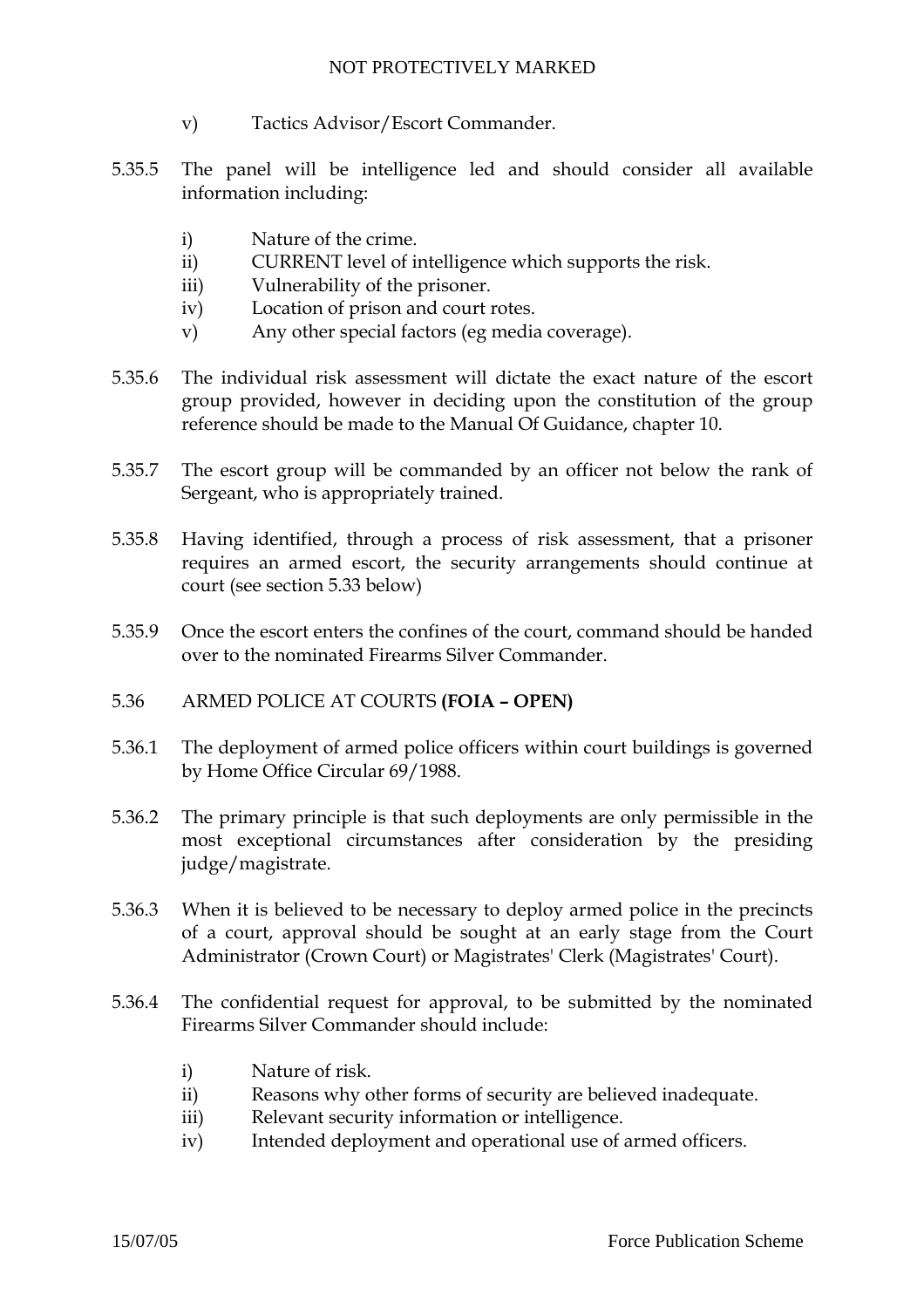## 5.37 CROSS BORDER ARMED OPERATIONS **(FOIA – OPEN)**

- 5.37.1 Any incident / operation involving the pursuit of a subject(s) across force boundaries will be subject to the guidelines contained in PPS D147 TPAC (Tactical Pursuit And Containment). This section details additional considerations when such cross border incidents / operations involve armed officers.
- 5.37.2 Where an operation for which firearms have been issued requires officers to follow a subject into another force area, the initial authorisation will remain valid.
- 5.37.3 The Control Room Supervisor from whose Force the incident is/is likely to move (the originating Force) must immediately contact the Force Control Room of the force into which the operation is/is likely to move (the host force).
- 5.37.4 The host force Control Room Supervisor will immediately contact:
	- i) Duty Tactics Advisor.
	- ii) Duty Firearms Silver Commander.
	- iii) Duty Gold Commander.
- 5.37.5 The Duty Gold Commander will consider:
	- i) Authorising AFOs from the originating force together with their command to continue running the operation.
	- ii) Assuming responsibility for the operation, including command and the provision of AFOs.
	- iii) Reviewing the firearms authority, assuming the responsibility of Gold Commander and dealing with the incident using the armed officers from the originating Force.
	- iv) Assuming responsibility and curtailing the operation.
- 5.37.6 The pursuing vehicles should remain on the originating force radio frequency until directed otherwise.
- 5.37.7 When it is known that an armed operation will transcend one or more force boundaries, each of the forces should be notified in advance and prior authority sought for the carriage of firearms.
- 5.37.8 This notification should include:
	- i) Time, date and place of commencement of operation.
	- ii) Police vehicles, make, registration numbers and number of occupants.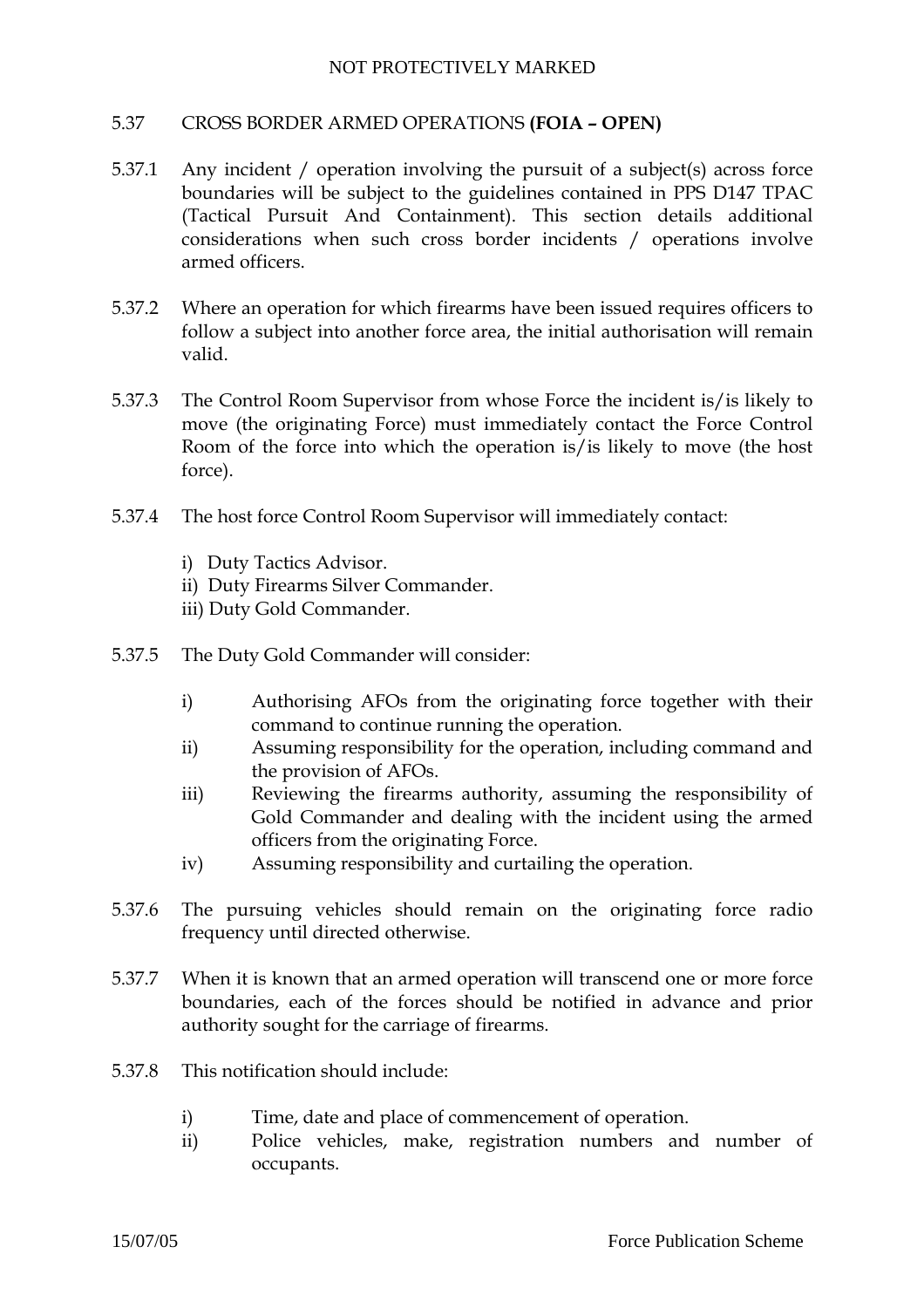- iii) Direction of travel.
- iv) Authorising Officer.
- v) Silver Commander and contact details.
- vi) Tactics Advisor.

## 5.38 ARMING OF THE NATIONAL CRIME SQUAD **(FOIA – OPEN)**

- 5.38.1 The National Crime Squad has jurisdiction in England and Wales and whilst part of the Police Service, it operates with independent authority under the control of the Director General, who together with the Service Authority, has a statutory responsibility for ensuring that the squad is efficient and effective.
- 5.38.2 The National Crime Squad has an armed capability in the South West region and may well enter the Force area under a M.A.S.T.I.F operation (Mobile Armed Surveillance Travelling Inter Force),

Authority to issue firearms to NCS

- 5.38.3 The Director General shall hold the rank of Chief Constable.
- 5.38.4 Like any Chief Constable, the Director General has operational discretion and it is therefore for the Director General to determine at what level authorisation for the issue of firearms to NCS officers will be granted. This will however be an officer of no less rank than Assistant Chief Constable.

## CLASSIFICATION OF NATIONAL CRIME SQUAD FIREARMS OPERATIONS

5.38.5 National Crime Squad operations involving the deployment of firearms can be divided into two basic types, with provision also for spontaneous incidents.

## i) TYPE A

A pre-planned operation where a threat has been identified, based upon an honestly held belief that there is a person or persons presenting a threat which can only be overcome by presentation and possible use of lethal force, where the location of the subjects or anticipated offence is known and the purpose of the operation is to disrupt an offence or arrest the subject. All Type A firearms operations will be the responsibility of the Chief Officer of the relevant force, with the exception of certain rural deployments where officers employed on a NCS operation are issued with firearms for their own protection.

ii) TYPE B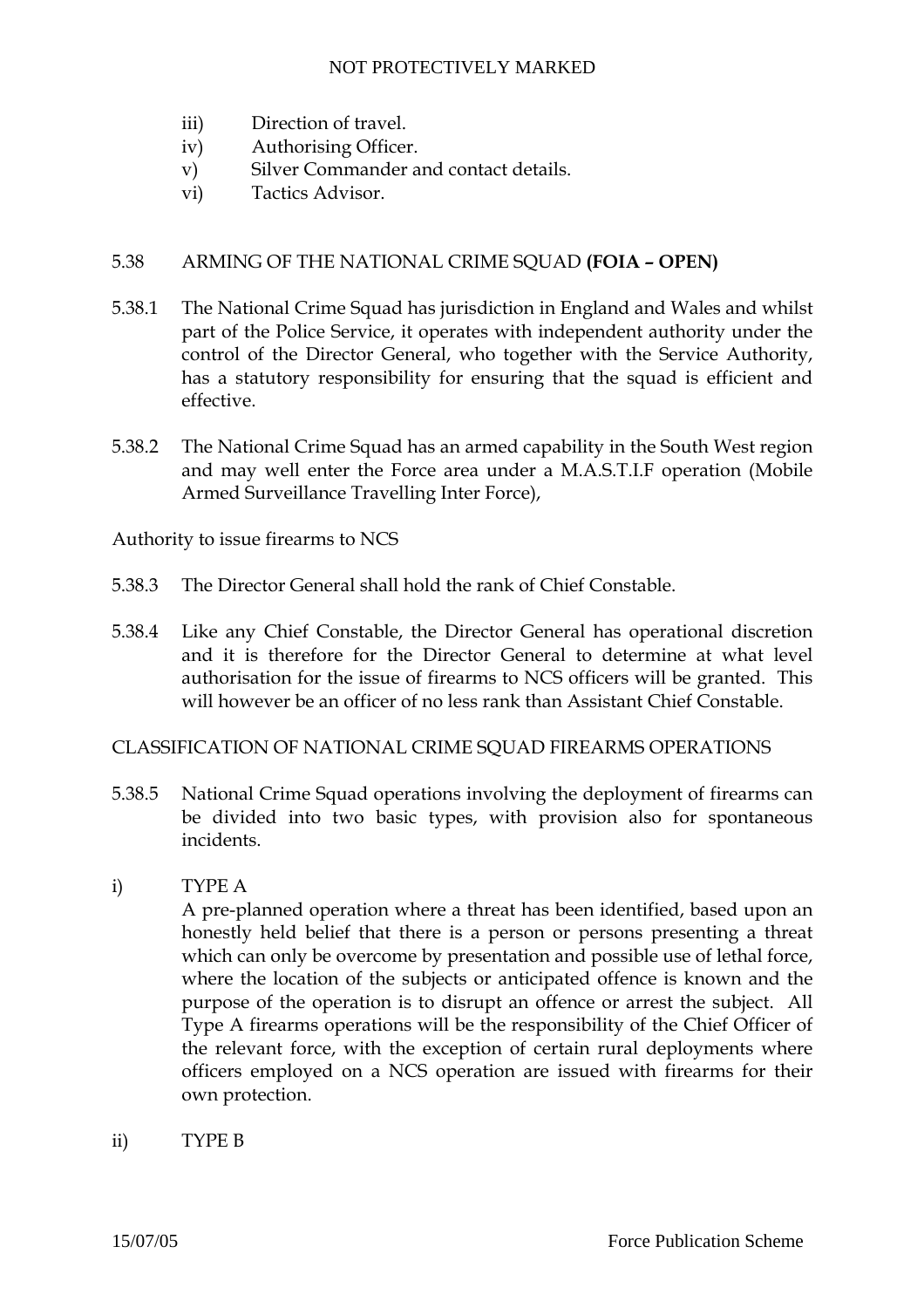A pre-planned operation where a threat has been identified, based upon an honestly held belief that there is a person or persons presenting a threat which can only be overcome by the presentation and possible use of lethal force, where the purpose of the operation is one of the following, ie

- a) To gather intelligence or evidence,
- b) To disrupt an offence,
- c) To arrest the subjects.

Where the location of the offence or the precise time for such a presentation and possible use of lethal force is not known.

- 5.38.6 Not all TYPE B operations will be undertaken by the NCS. It will depend on the nature of the investigation/incident and the respective capabilities of the NCS and the relevant geographic forces to undertake the operation. The responsibility for Type B operations carried out by NCS rests with the Director General, who has final authority for the deployment of NCS Firearms team, following consultation with the Chief Officer of the relevant force area(s).
- 5.39 M.A.S.T.I.F OPERATIONS (MOBILE ARMED SURVEILLANCE TRAVELLING INTER FORCE) **(FOIA – OPEN)**
- 5.39.1 During the planning stages of any NCS firearms operations, consideration should be given to the possibilities of transcending force boundaries.
- 5.39.2 At the outset of any such operation it will be the responsibility of the NCS Gold Commander to inform the force where the operation commences of the NCS operation and its details.
- 5.39.3 If the operation transcends boundaries, or is likely to do so, the NCS Gold Commander will be responsible for informing a Chief Police Officer from those forces, into which intelligence suggests that the surveillance will travel. The initial authorisation to issue firearms, by the NCS Gold Commander, will remain valid.
- 5.39.4 This will take the form of a MASTIF notification and will provide details of:
	- i) Time, date and place of commencement of operations.
	- ii) Police vehicles, makes, registration numbers and numbers of occupants.
	- iii) Direction of travel, forces involved.
	- iv) Authorising Officer.
	- v) Gold Commander.
	- vi) Silver Commander.
	- vii) Bronze Commander.
	- viii) Tactical Advisor.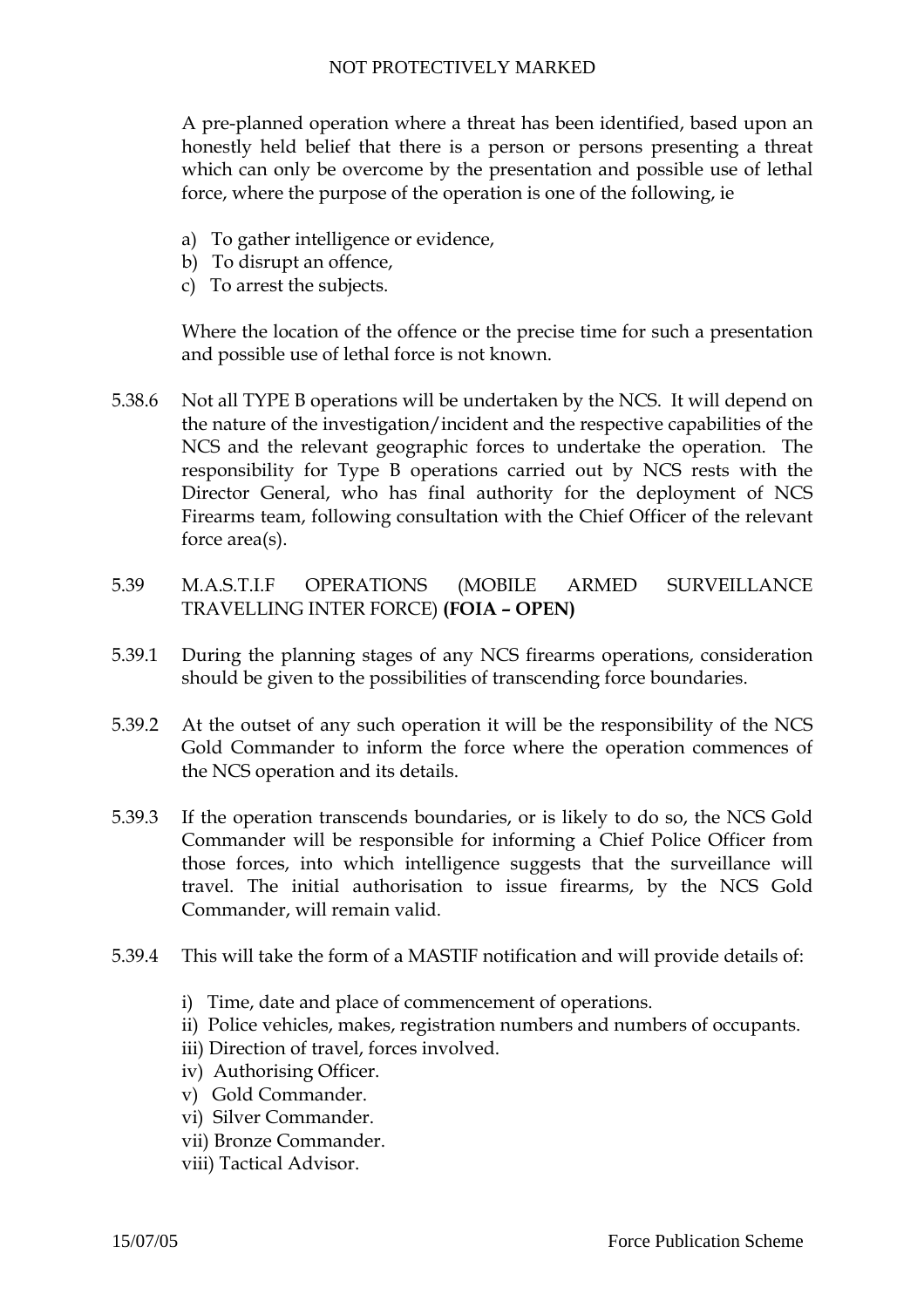- 5.39.5 Whenever possible these details should be transmitted prior to commencement of any such operation, in order that consultation can take place between ACPO officers and allow for suitable contingency plans to be prepared by Force Tactical Teams in the event of the operation becoming a TYPE A.
- 5.39.6 The NCS Silver Commander will ensure whenever a suspect, subject of an ongoing operation, is approaching or about to transcend a force boundary that:
	- i) The Force Control Room, for the area that is being entered, is informed.
	- ii) The Force Control Room for the area that has been left is updated.
- 5.39.7 It is only in EXCEPTIONAL circumstances, such as those effecting the integrity of the operation or individuals involved, that the notification to the Force Control Room shall not be given and only following agreement of the NCS Gold Commander will in such circumstances still liaise with the Chief Officer from that force.
- 5.39.8 In the event of a M.A.S.T.I.F notification being received into the Force Control Room, the Force Control Room Duty Officer will inform:

i) Duty Gold*.* 

- ii) Commander (OU) or Deputy SIO.
- iii) Inspector OUFT (MASTIF TA).
- 5.39.9 The Gold Commander will then instigate a meeting as soon as practicable with Commander Operations Department, OUFT and Firearms Silver commander to identify the response to the MASTIF notification.
- 5.40 VIP CLOSE PROTECTION OFFICERS
- 5.40.1 The protection of all VIP's in the United Kingdom remain the responsibility of The Commissioner of Police Metropolitan Police Service. Armed protection is provided in the case of categorised VIPs by members of the Metropolitan Police Special Branch (MPSB - SO.12), and in the case of designated members of the Royal family by members of the Metropolitan Police Royalty Protection Department (RPD - SO14 (2)). **(FOIA – OPEN)**
- 5.40.2 Where a visiting VIP requiring armed protection enters the Force additional armed support is provided by officers from this Force who are Nationally trained VIP Close Protection Officers (CPO). **(FOIA – OPEN)**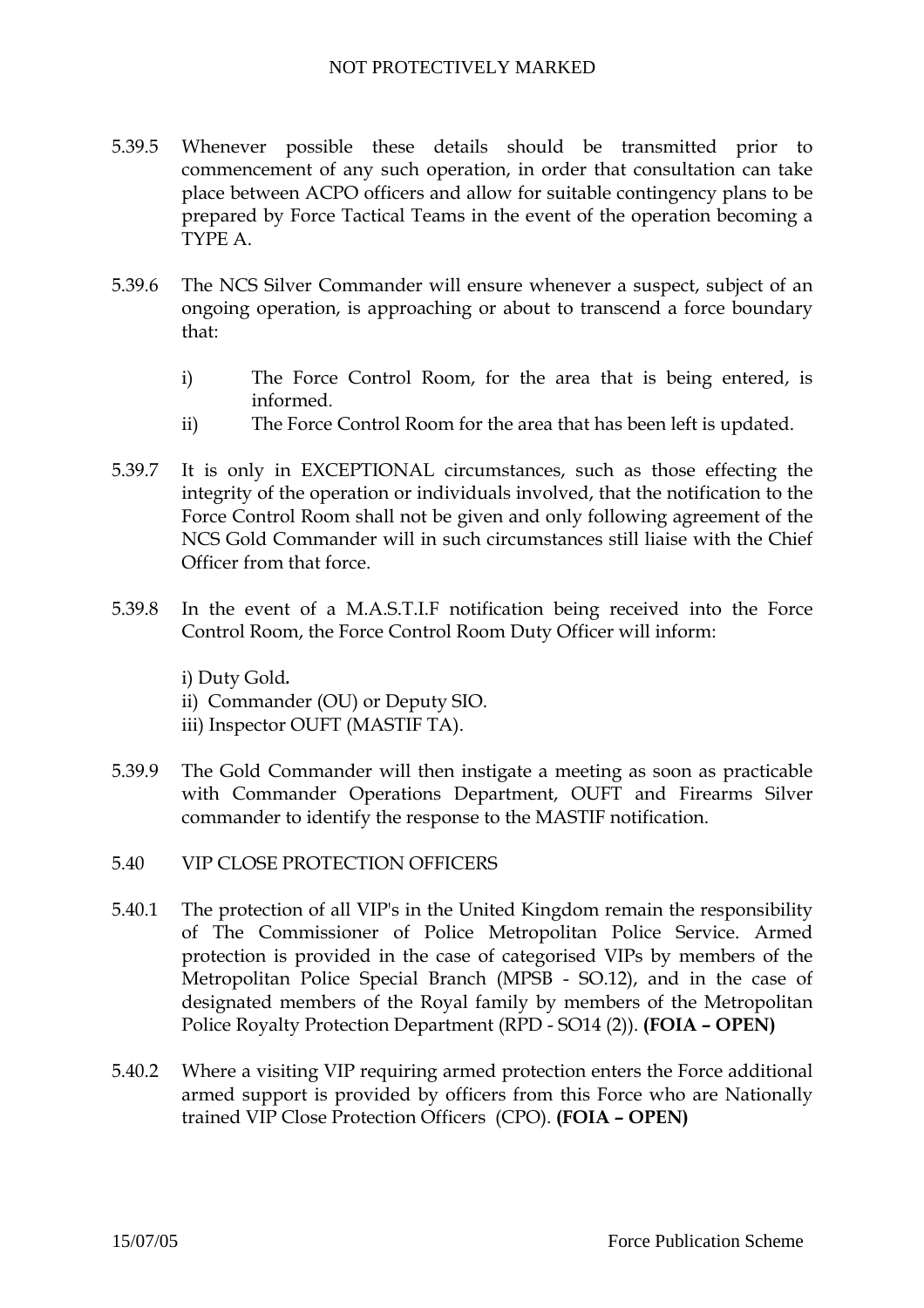- 5.40.3 A number of AFOs are qualified to undertake this role, shown on OIS PV screen - Firearms - Protection. **(FOIA – OPEN)**
- 5.40.4 Only Nationally trained currently authorised CPOs who have received and retained training in search, use of force techniques, and who are qualified firearms medics, will undertake CPO duties. **(FOIA – OPEN)**
- 5.40.5 The exception being officers required to undertake night-guard duties. All AFOs who have received In-Force training may undertake night-guard duties for the protection of the VIP. **(FOIA – OPEN)**
- 5.40.6 Any impending visit to the Force by a VIP should be notified to the Security Inspector, Contingency Planning Unit, who acts as the Security Co-ordinator (SeCo) for all protected visits. Following receipt of such information, the SeCo will inform the Tactical Firearms Unit of the visit. **(FOIA – OPEN)**
- 5.40.7 An OIS log will be raised by Contingency Planning with appropriate security access. **(FOIA – OPEN)**
- 5.40.8 The SeCo and the Tactical Firearms Unit will agree the armed protection requirements for the visit. **(FOIA – OPEN).**
- 5.40.9 Tactical Firearms Unit will co-ordinate CPO duties for all VIP visits. **(FOIA – OPEN)**
- 5.40.10 **(FOIA CLOSED S31(1)(a))**
- 5.40.11 **(FOIA CLOSED S31(1)(a))**
- 5.40.12 Authority for the carriage of firearms by Devon & Cornwall CPOs will be by way of a firearms authority recorded on the OIS log, endorsed by ACC(O)/Firearms Gold. This authority will also record the carriage of firearms in this Force by members of the Metropolitan Police Service acting in a Close protection role. **(FOIA – OPEN)**
- 5.40.13 CPOs are deployed to ensure the safety of the VIP. Should a situation arise it may be necessary in order to protect the VIP, to self-authorise as at 5.22. **(FOIA – OPEN)**
- 5.40.14 In the event of an armed incident occurring the safety of the VIP is paramount. The VIP will, where possible, be evacuated to a pre-determined 'safe house', or if requiring medical attention, to the nearest hospital with appropriate facilities. **(FOIA – OPEN)**
- 5.40.15Where the threat has not been neutralised and passed to unarmed officers, the SeCo who is Firearms Silver Command trained, will wherever possible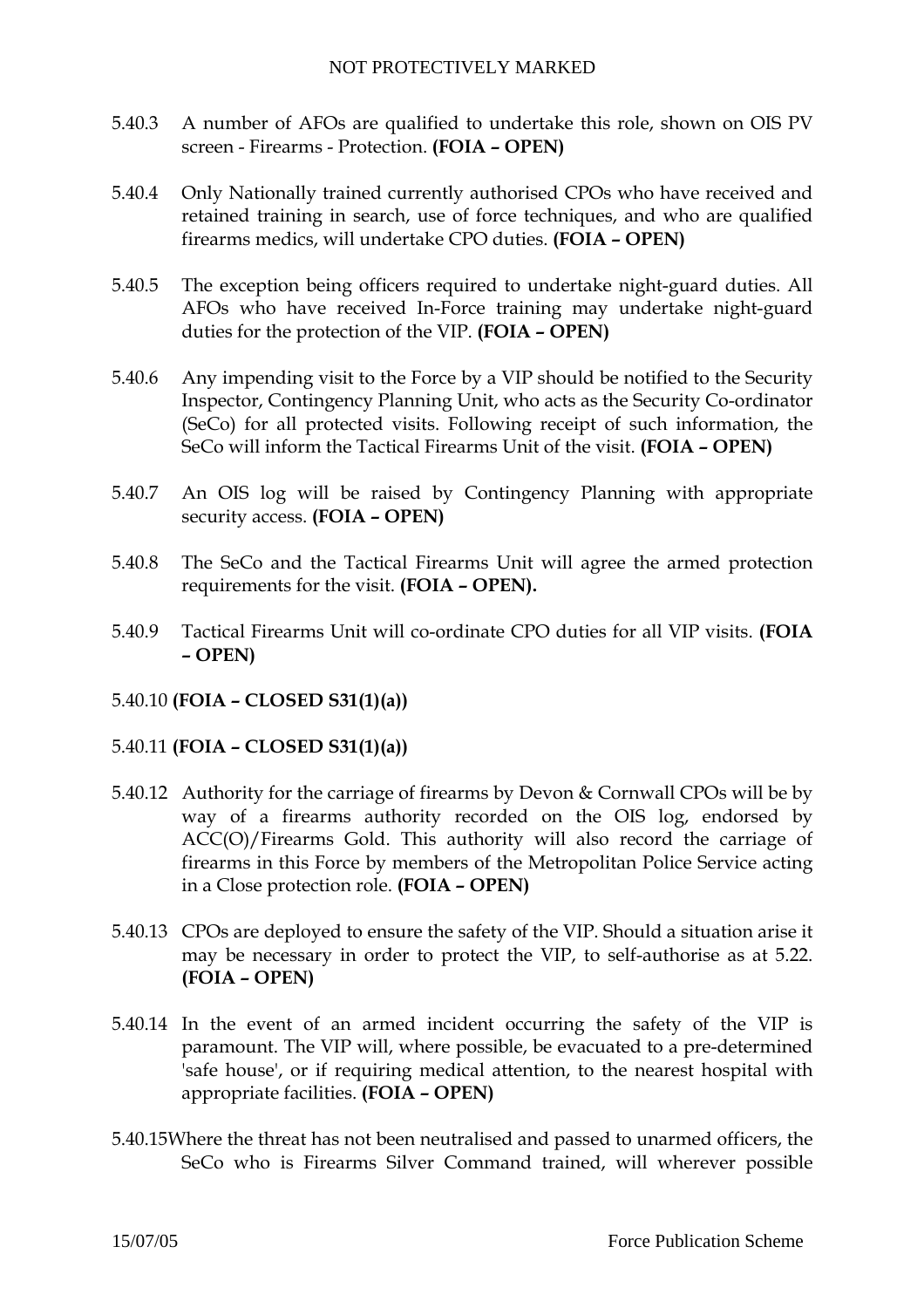remain at the scene and take command until the relevant BCU duty Firearms Silver Commander attends. The Force Duty Control Officer will be advised as a matter of urgency to treat the incident as a spontaneous firearms incident. **(FOIA – OPEN)**

- 5.40.16 Where firearms are discharged by any party the Post Incident Procedures will be implemented as outlined at within the force policy D241 – Post Incident Procedures (Firearms and Less Lethal Options) **(FOIA – OPEN)**
- 5.41 CARRYING OF FIREARMS BY NON-UK PROTECTION OFFICERS **(FOIA – OPEN)**
- 5.41.1 Home Office Central Unit guidance (May 1994) sets guidelines for Chief Officers who receive requests for non-UK officers to carry firearms when accompanying overseas dignitaries on visits to this country.
- 5.41.2 The guidelines recognise that most overseas dignitaries enter the UK in the Metropolitan Police District.
- 5.41.3 The guidelines have been agreed with ACPO and ACPO (S).

## PROCEDURES **(FOIA – OPEN)**

- 5.41.4 Applicants will normally be sponsored by the overseas dignitary's Embassy or High Commission.
- 5.41.5 All permits will be authorised by the Commissioner of Police for the Metropolis - as set out in paragraph 5.37.11.
- 5.41.6 All permits will be granted ONLY where the overseas dignitary (the Principal) is to receive personal protection from the Metropolitan Police.
- 5.41.7 Personal protection arrangements will be undertaken by the Metropolitan Police, liaising as necessary with the Protocol Department of the Foreign and Commonwealth Office and the relevant Embassy or High Commission.
- 5.41.8 A visitors' firearms permit issued under Section 17 of the Firearms (Amendment) Act 1988 is valid throughout Great Britain. If the Principal intends to travel outside the Metropolitan Police District, the Metropolitan Police will consult the relevant Chief Constable prior to the issue of a permit.
- 5.41.9 On arrival in the UK, any non-UK protection officer who is authorised to carry a firearms will be given a card in both English and his native tongue (where possible) setting out the 'Guidelines on the use of minimum force and will also be required to undergo a verbal briefing.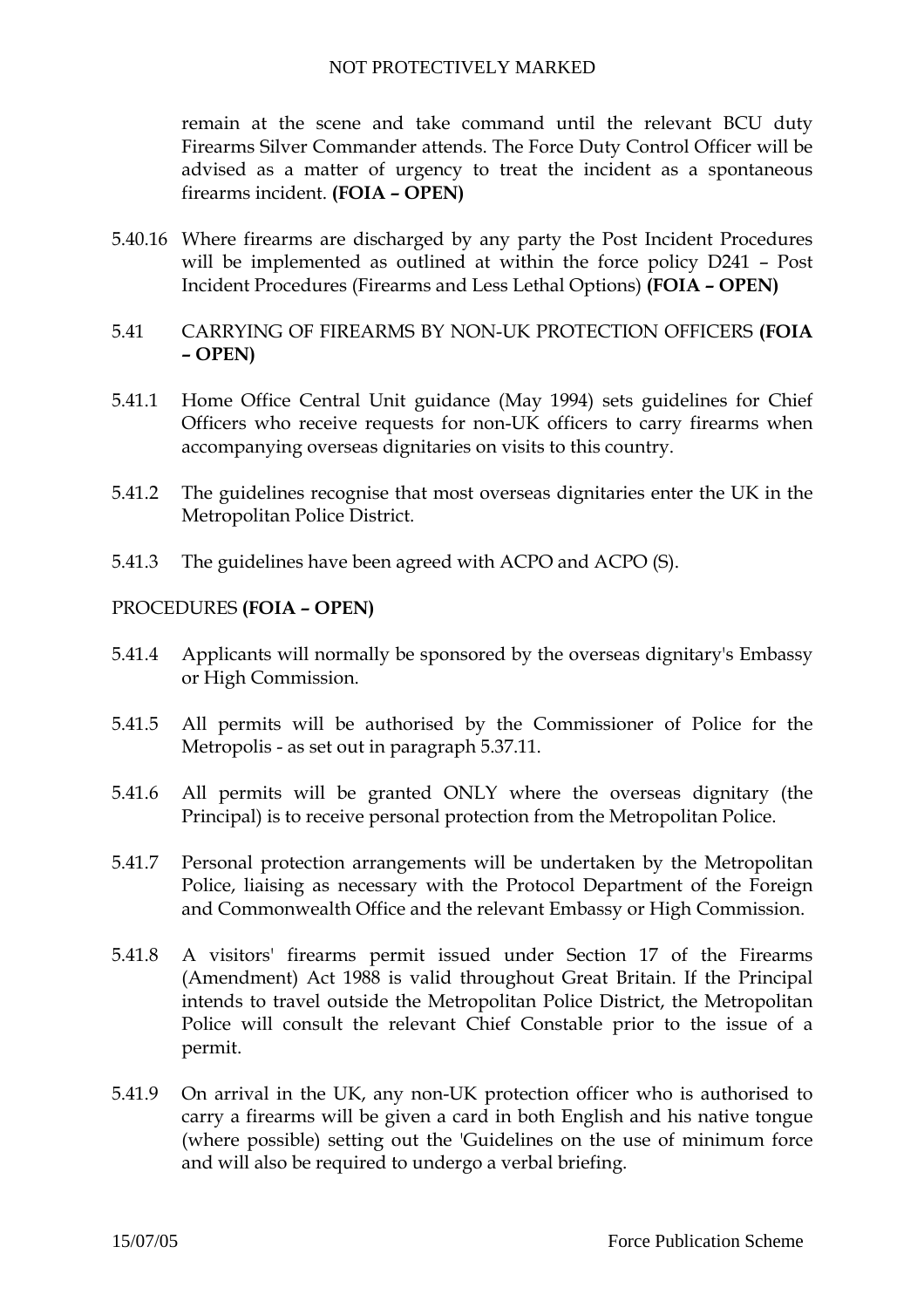5.41.10 Where a non-UK protection officer who is authorised to carry a firearm is accompanying a principal to Scotland, the Metropolitan Police will, in addition to informing the relevant Chief Constable as at 5.37.8 above, issue the protection officer(s) with a copy of the Lord Advocate's Guidelines on the Police use of Firearms in both English and his native tongue (where possible).

# 5.42 AUTHORITY TO ISSUE PERMITS

- 5.42.1 Upon application by a foreign Government the Commissioner, taking into account the status of the person for whom protection has been requested, the nature of the visit and the level of threat, will consider granting authority for visiting protection officers to carry firearms whilst accompanying official visitors to this country. **(FOIA – OPEN)**
- 5.42.2 **(FOIA CLOSED.s31(1)(a))**
- 5.42.3 **(FOIA CLOSED.s31(1)(a))**
- 5.42.4 **(FOIA CLOSED.s31(1)(a))**
- 5.42.5 The Commissioner retains the right to withhold permission in any individual case where he is not satisfied that a visiting protection officer is competent to use the firearms described above. **(FOIA – OPEN)**
- 5.42.6 The Commission will, in exceptional circumstances, consider applications for similar facilities in respect of those falling outside the categories shown above but of broadly comparable status. **(FOIA – OPEN)**
- 5.42.7Any other circumstances relating to armed visiting protection officers will be a matter of separate and singular consideration by the Commissioner. **(FOIA – OPEN)**
- 5.43 MEDIA
- 5.43.1 If the Home Office is asked for the Government's Policy on the carriage of firearms by visiting protection officers, the line in the draft statement at 5.37.9 will be followed: **(FOIA – OPEN)**
- 5.43.2 'As a general rule, and in accordance with the well understood convention of international practice, the United Kingdom as the host country is responsible for the protection of visitors from overseas for whom protection is necessary while they are in this country. In exceptional circumstances, notably a visit by a Head of State or Government, the Commissioner of Police for the Metropolis is prepared to give permission for the carriage of